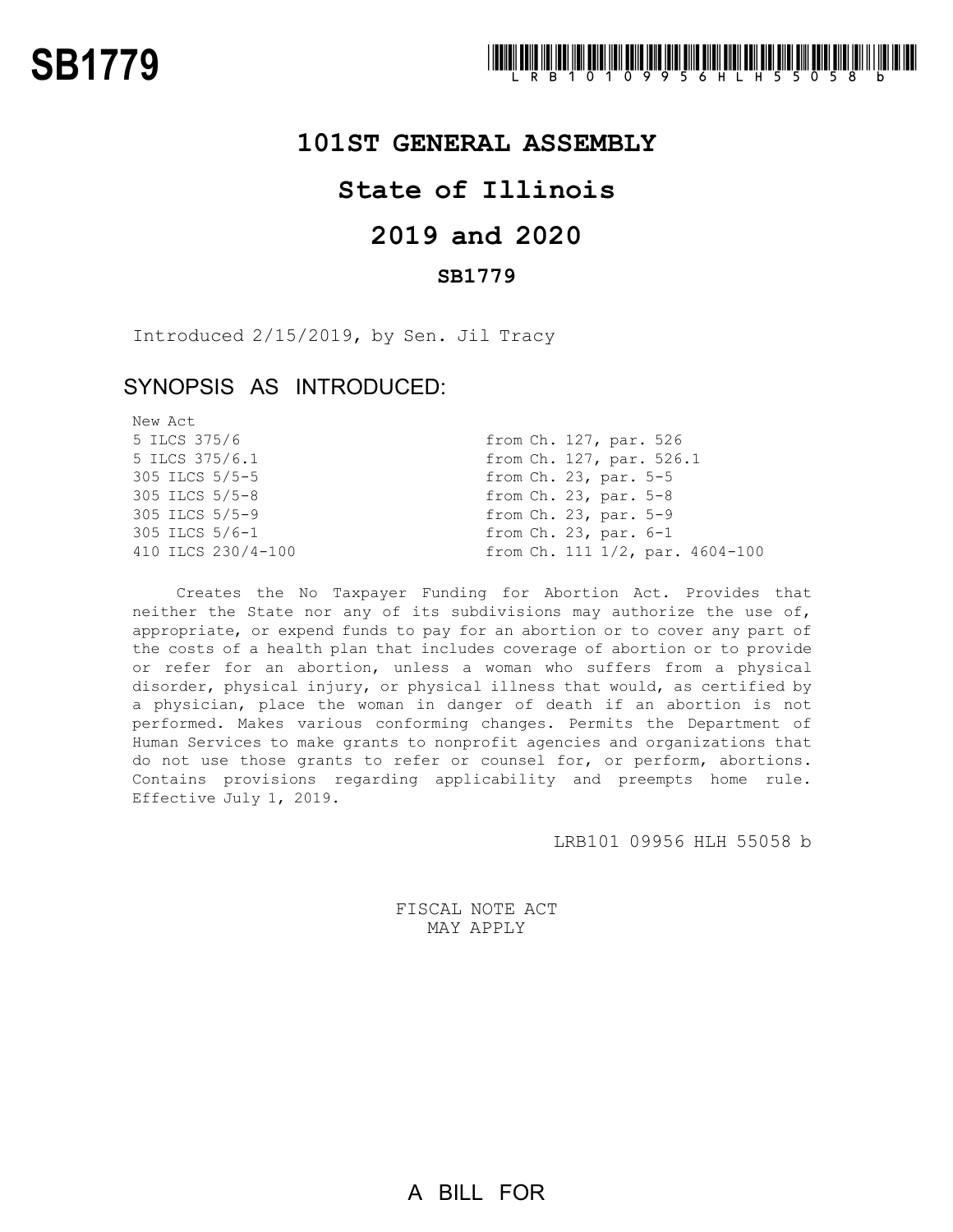1

AN ACT concerning abortion.

#### **Be it enacted by the People of the State of Illinois, represented in the General Assembly:** 2 3

Section 1. Short title. This Act may be cited as the No Taxpayer Funding for Abortion Act. 4 5

Section 5. Public policy. It is the public policy of this State that the General Assembly of the State of Illinois does solemnly declare and find in reaffirmation of the longstanding policy of this State that the unborn child is a human being from the time of conception and has a right to life and, to the extent consistent with the United States Constitution, Illinois law should be interpreted to recognize that right to life and to protect unborn life. 6 7 8 9 10 11 12 13

The General Assembly further declares and finds that, while the people of Illinois hold a variety of positions on the issue of abortion, they generally oppose the use of tax dollars to pay for elective abortions and support the federal Hyde Amendment, named after the late Henry J. Hyde, whose memory is revered and service celebrated as a Congressman from the great State of Illinois. This Act honors the strong beliefs of the people of Illinois by prohibiting the taxpayer funding of abortion in this State. 14 15 16 17 18 19 20 21 22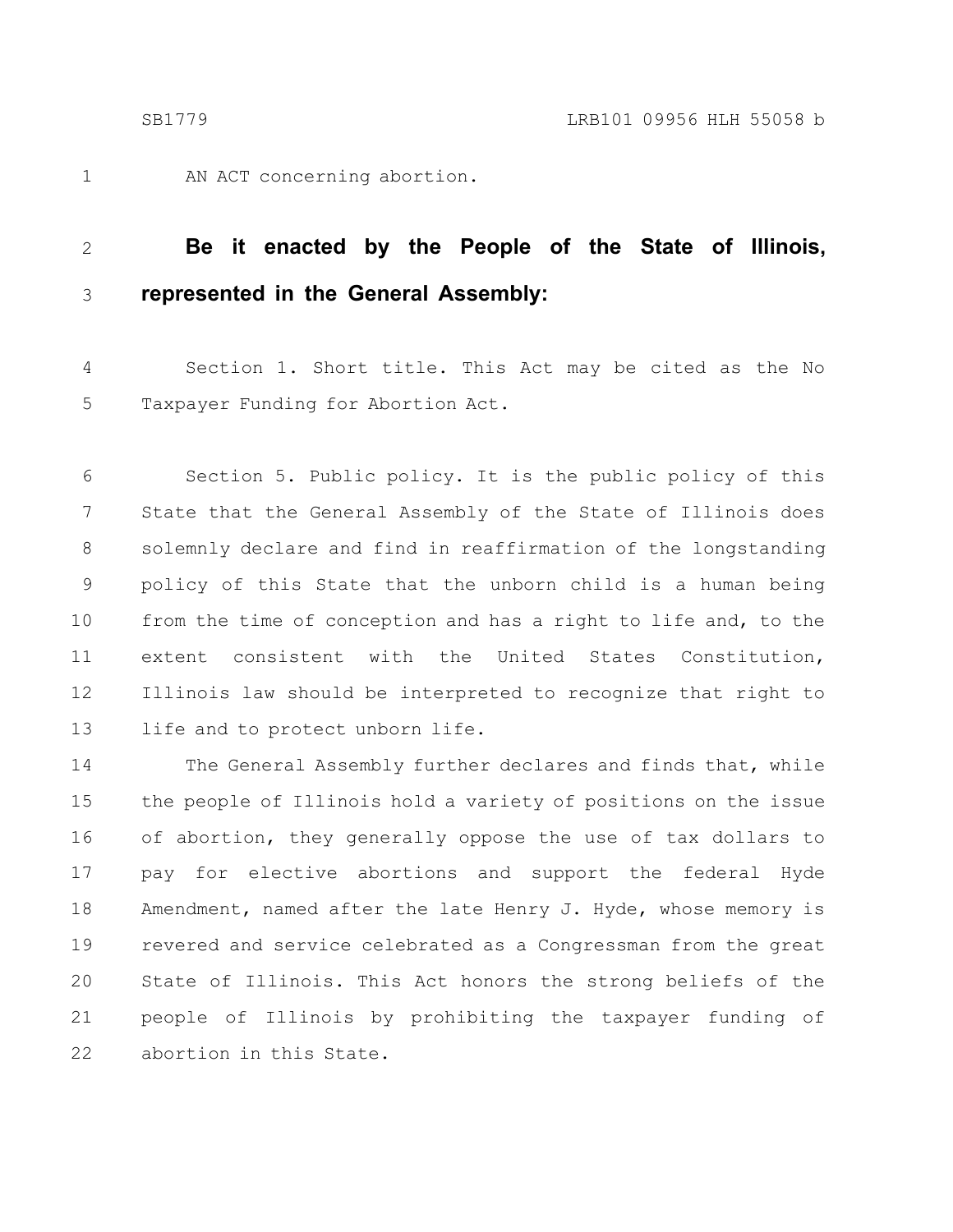SB1779 - 2 - LRB101 09956 HLH 55058 b

Section 10. Use of funds to pay for abortions prohibited; exceptions. Notwithstanding any other provision of law, neither the State nor any of its subdivisions may authorize the use of, appropriate, or expend any funds to pay for any abortion or to cover any part of the costs of any health plan that includes coverage of abortion or to provide or refer for any abortion, except in the case where a woman suffers from a physical disorder, physical injury, or physical illness that would, as certified by a physician, place the woman in danger of death unless an abortion is performed, including a life-endangering physical condition caused by or arising from the pregnancy itself, or in such other circumstances as required by federal law. 1 2 3 4 5 6 7 8 9 10 11 12 13

Section 900. The State Employees Group Insurance Act of 1971 is amended by changing Sections 6 and 6.1 as follows: 14 15

(5 ILCS 375/6) (from Ch. 127, par. 526) 16

Sec. 6. Program of health benefits. 17

(a) The program of health benefits shall provide for protection against the financial costs of health care expenses incurred in and out of hospital including basic hospital-surgical-medical coverages. The program may include, but shall not be limited to, such supplemental coverages as out-patient diagnostic X-ray and laboratory expenses, prescription drugs, dental services, hearing evaluations, 18 19 20 21 22 23 24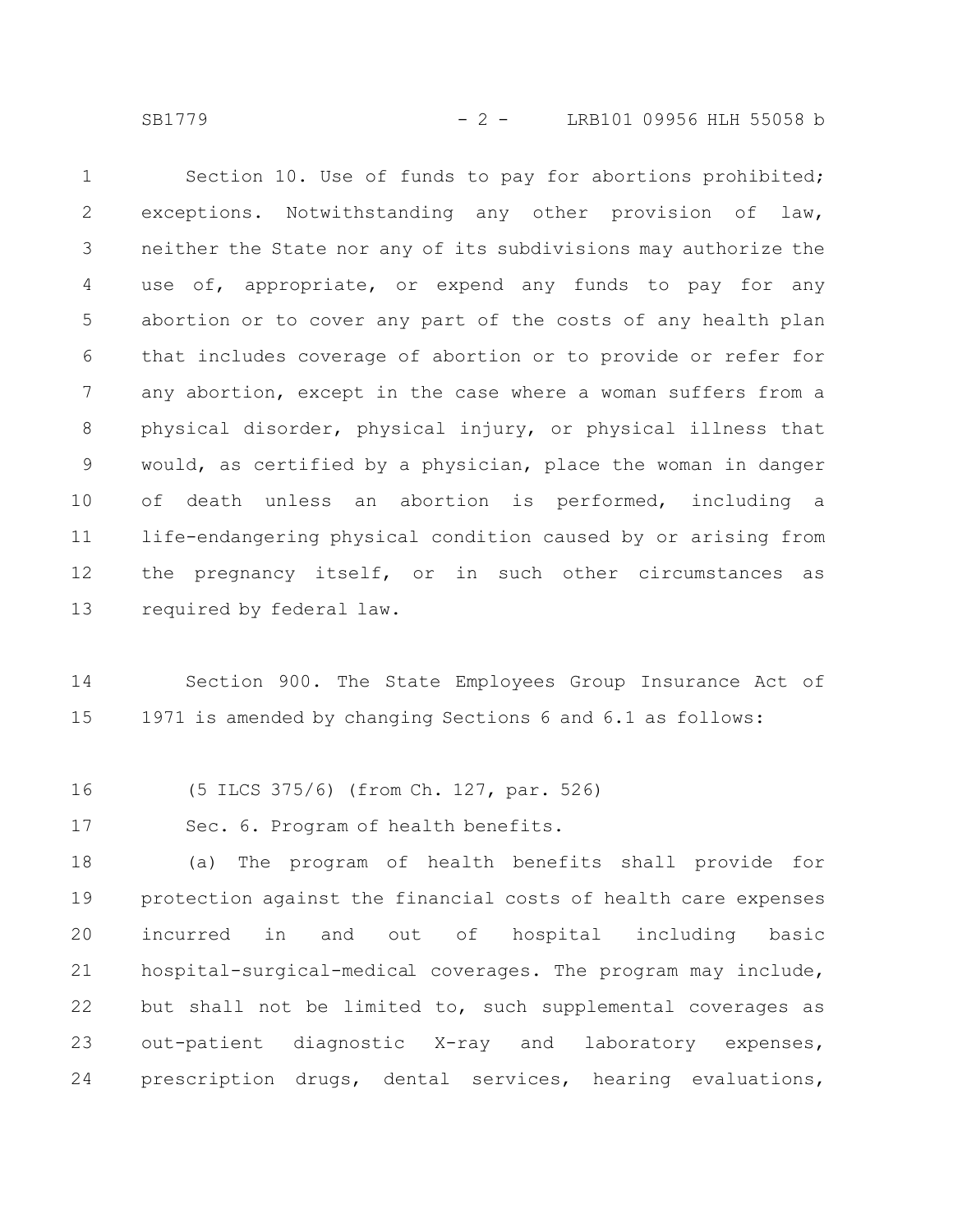hearing aids, the dispensing and fitting of hearing aids, and similar group benefits as are now or may become available, except as provided in the No Taxpayer Funding for Abortion Act. The program may also include coverage for those who rely on treatment by prayer or spiritual means alone for healing in accordance with the tenets and practice of a recognized religious denomination. 1 2 3 4 5 6 7

The program of health benefits shall be designed by the Director (1) to provide a reasonable relationship between the benefits to be included and the expected distribution of expenses of each such type to be incurred by the covered members and dependents, (2) to specify, as covered benefits and as optional benefits, the medical services of practitioners in all categories licensed under the Medical Practice Act of 1987, (3) to include reasonable controls, which may include deductible and co-insurance provisions, applicable to some or all of the benefits, or a coordination of benefits provision, to prevent or minimize unnecessary utilization of the various hospital, surgical and medical expenses to be provided and to provide reasonable assurance of stability of the program, and (4) to provide benefits to the extent possible to members throughout the State, wherever located, on an equitable basis. Notwithstanding any other provision of this Section or Act, for all members or dependents who are eligible for benefits under Social Security or the Railroad Retirement system or who had sufficient Medicare-covered government employment, the 8 9 10 11 12 13 14 15 16 17 18 19 20 21 22 23 24 25 26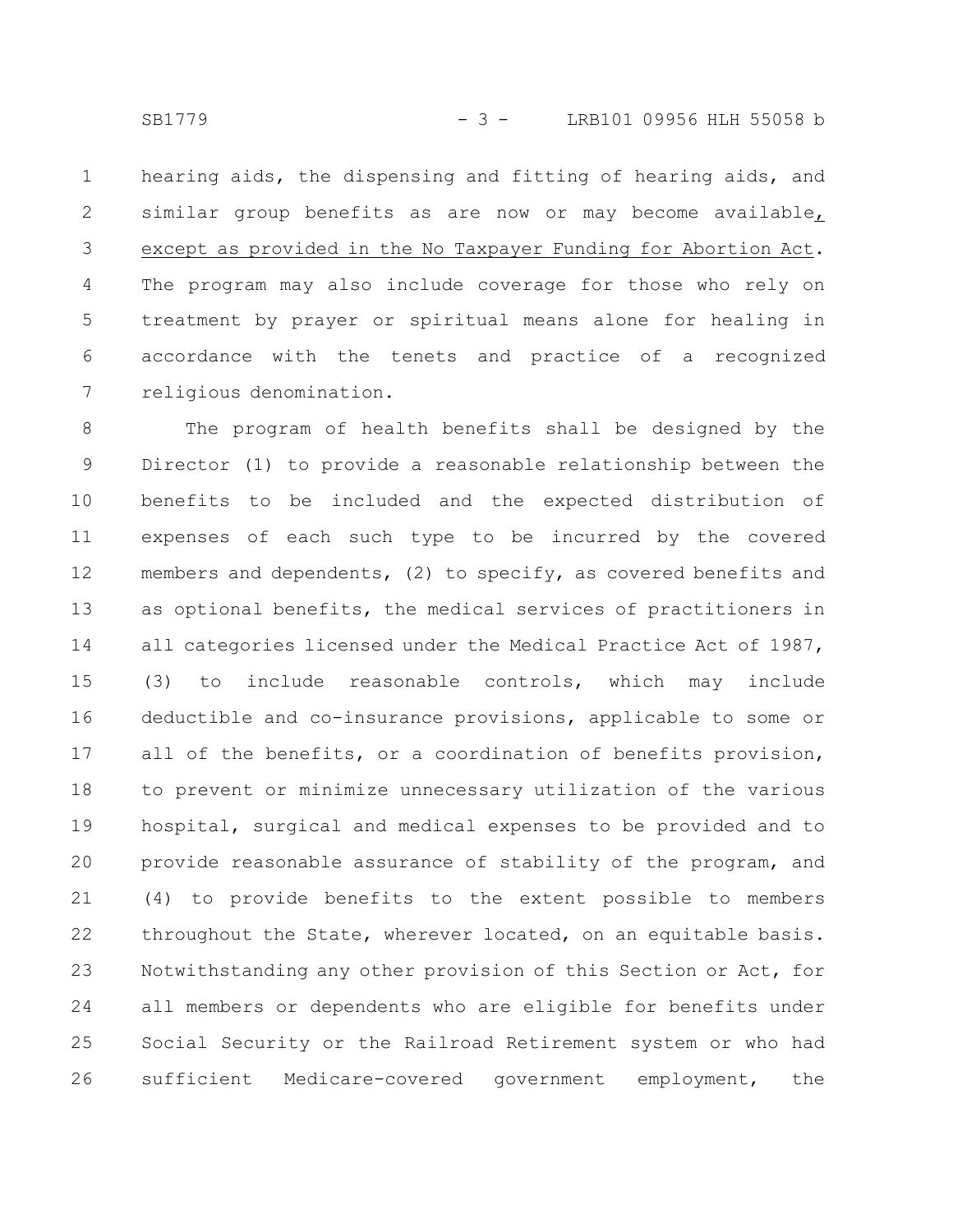SB1779 - 4 - LRB101 09956 HLH 55058 b

Department shall reduce benefits which would otherwise be paid by Medicare, by the amount of benefits for which the member or dependents are eligible under Medicare, except that such reduction in benefits shall apply only to those members or dependents who (1) first become eligible for such medicare coverage on or after the effective date of this amendatory Act of 1992; or (2) are Medicare-eligible members or dependents of a local government unit which began participation in the program on or after July 1, 1992; or (3) remain eligible for but no longer receive Medicare coverage which they had been receiving on or after the effective date of this amendatory Act of 1992. 1 2 3 4 5 6 7 8 9 10 11 12

Notwithstanding any other provisions of this Act, where a covered member or dependents are eligible for benefits under the federal Medicare health insurance program (Title XVIII of the Social Security Act as added by Public Law 89-97, 89th Congress), benefits paid under the State of Illinois program or plan will be reduced by the amount of benefits paid by Medicare. For members or dependents who are eligible for benefits under Social Security or the Railroad Retirement system or who had sufficient Medicare-covered government employment, benefits shall be reduced by the amount for which the member or dependent is eligible under Medicare, except that such reduction in benefits shall apply only to those members or dependents who (1) first become eligible for such Medicare coverage on or after the effective date of this amendatory Act 13 14 15 16 17 18 19 20 21 22 23 24 25 26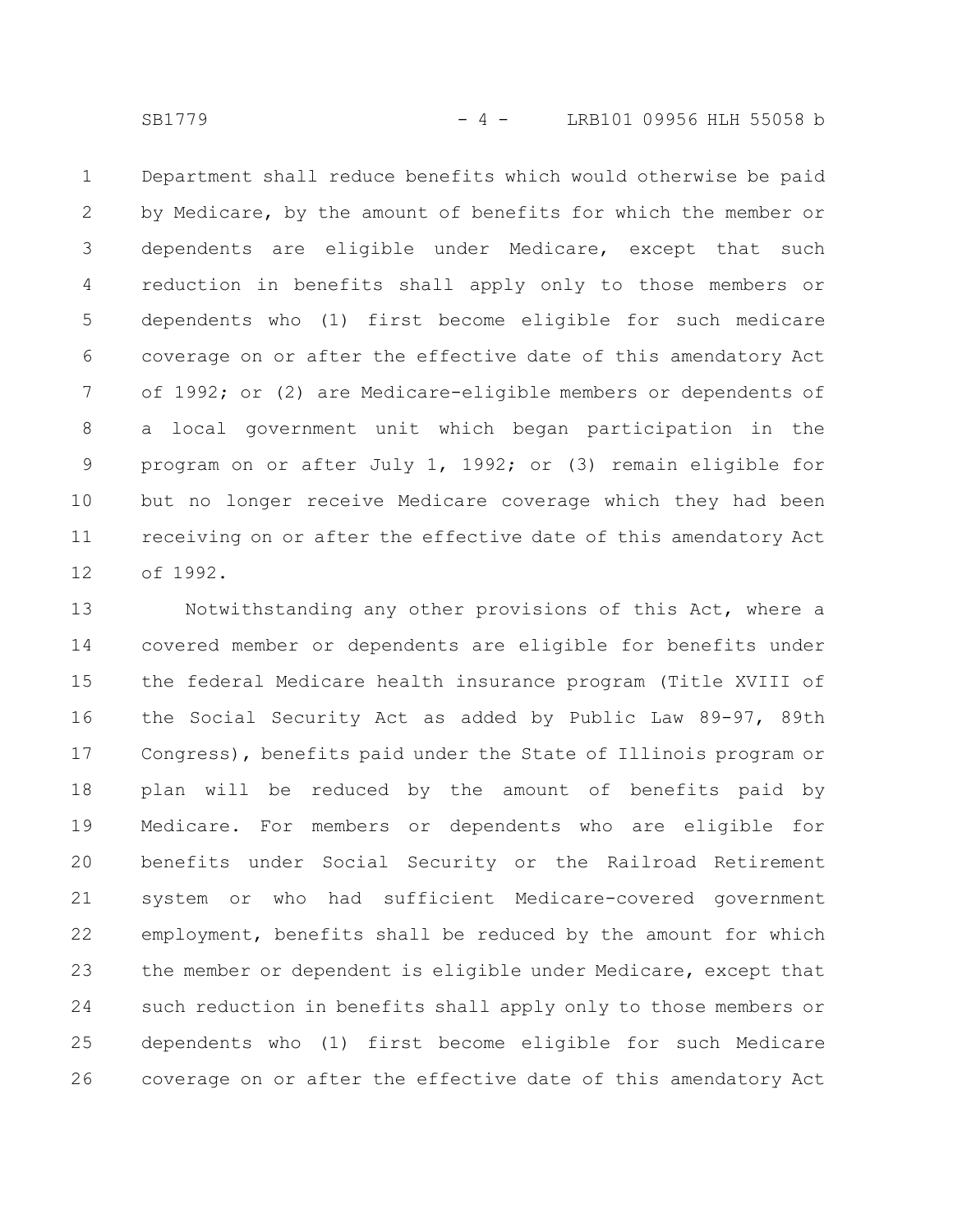of 1992; or (2) are Medicare-eligible members or dependents of a local government unit which began participation in the program on or after July 1, 1992; or (3) remain eligible for, but no longer receive Medicare coverage which they had been receiving on or after the effective date of this amendatory Act of 1992. Premiums may be adjusted, where applicable, to an amount deemed by the Director to be reasonably consistent with any reduction of benefits. 1 2 3 4 5 6 7 8

(b) A member, not otherwise covered by this Act, who has retired as a participating member under Article 2 of the Illinois Pension Code but is ineligible for the retirement annuity under Section 2-119 of the Illinois Pension Code, shall pay the premiums for coverage, not exceeding the amount paid by the State for the non-contributory coverage for other members, under the group health benefits program under this Act. The Director shall determine the premiums to be paid by a member under this subsection (b). 9 10 11 12 13 14 15 16 17

(Source: P.A. 100-538, eff. 1-1-18.) 18

(5 ILCS 375/6.1) (from Ch. 127, par. 526.1) 19

Sec. 6.1. The program of health benefits may offer as an alternative, available on an optional basis, coverage through health maintenance organizations. That part of the premium for such coverage which is in excess of the amount which would otherwise be paid by the State for the program of health benefits shall be paid by the member who elects such 20 21 22 23 24 25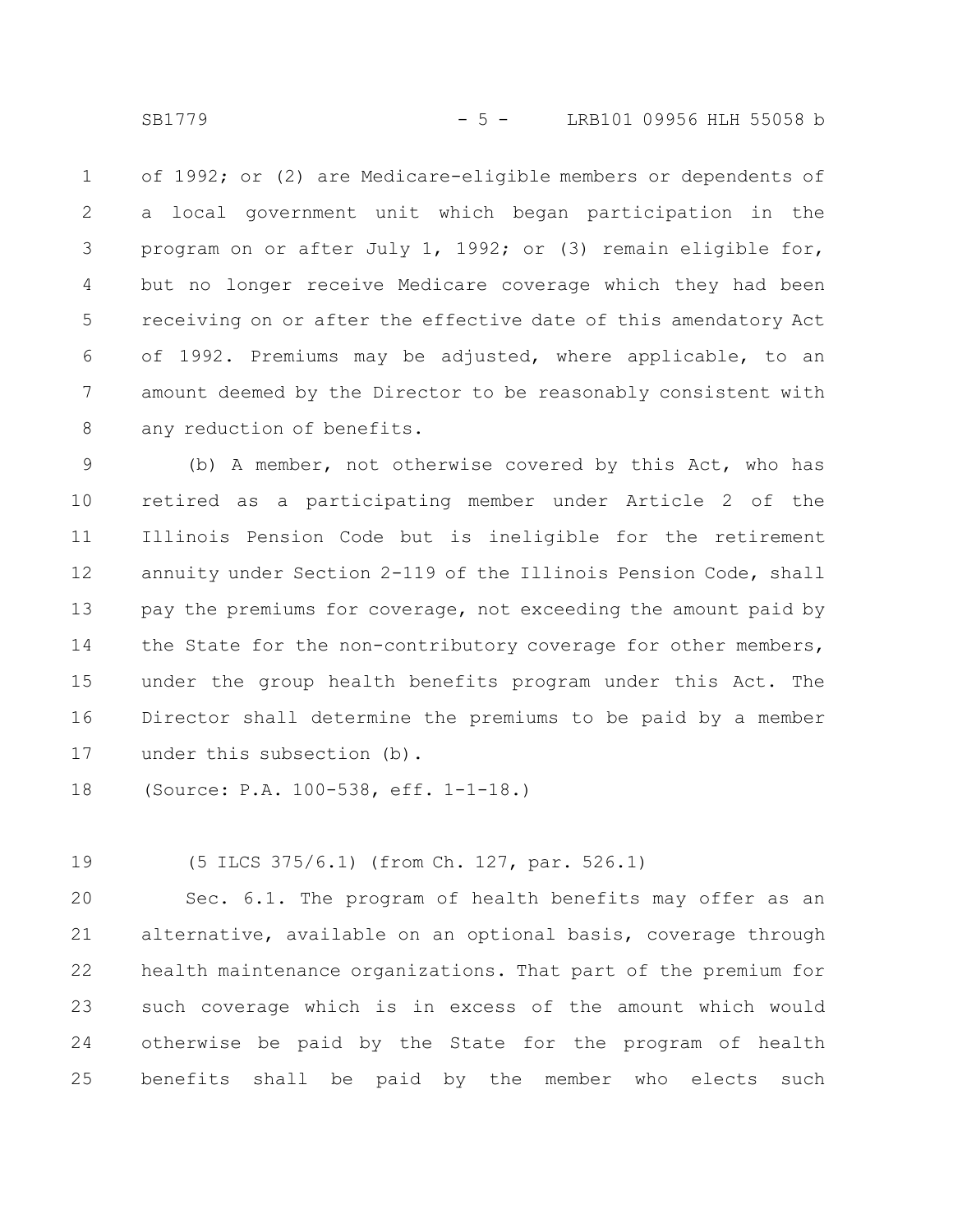SB1779 - 6 - LRB101 09956 HLH 55058 b

alternative coverage and shall be collected as provided for premiums for other optional coverages, except as provided in the No Taxpayer Funding for Abortion Act. 1 2 3

(Source: P.A. 100-538, eff. 1-1-18.) 4

Section 905. The Illinois Public Aid Code is amended by changing Sections 5-5, 5-8, 5-9, and 6-1 as follows: 5 6

(305 ILCS 5/5-5) (from Ch. 23, par. 5-5) 7

Sec. 5-5. Medical services. The Illinois Department, by rule, shall determine the quantity and quality of and the rate of reimbursement for the medical assistance for which payment will be authorized, and the medical services to be provided, which may include all or part of the following: (1) inpatient hospital services; (2) outpatient hospital services; (3) other laboratory and X-ray services; (4) skilled nursing home services; (5) physicians' services whether furnished in the office, the patient's home, a hospital, a skilled nursing home, or elsewhere; (6) medical care, or any other type of remedial care furnished by licensed practitioners; (7) home health care services; (8) private duty nursing service; (9) clinic services; (10) dental services, including prevention and treatment of periodontal disease and dental caries disease for pregnant women, provided by an individual licensed to practice dentistry or dental surgery; for purposes of this item (10), "dental services" means diagnostic, preventive, or corrective 8 9 10 11 12 13 14 15 16 17 18 19 20 21 22 23 24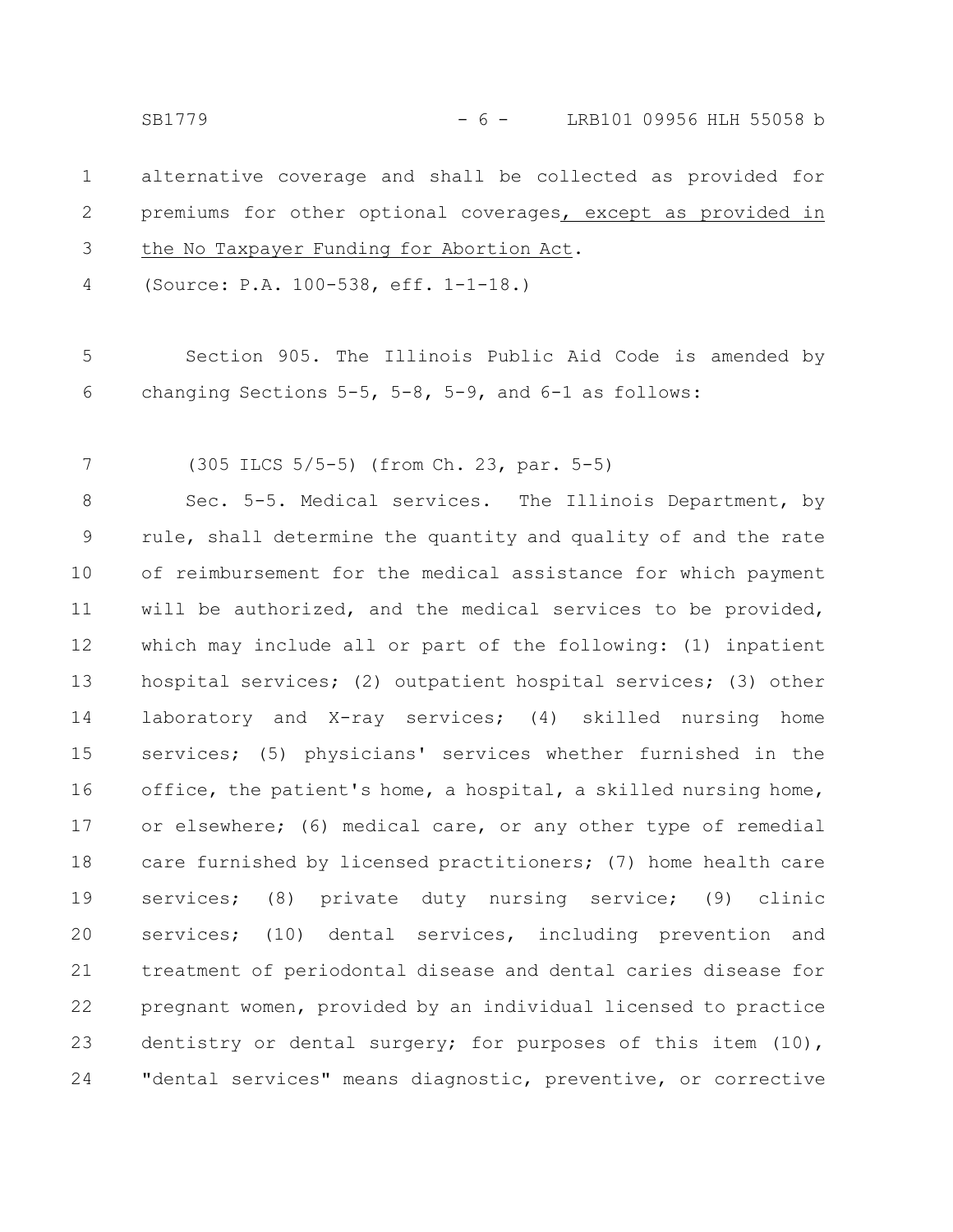procedures provided by or under the supervision of a dentist in the practice of his or her profession; (11) physical therapy and related services; (12) prescribed drugs, dentures, and prosthetic devices; and eyeglasses prescribed by a physician skilled in the diseases of the eye, or by an optometrist, whichever the person may select; (13) other diagnostic, screening, preventive, and rehabilitative services, including to ensure that the individual's need for intervention or treatment of mental disorders or substance use disorders or co-occurring mental health and substance use disorders is determined using a uniform screening, assessment, and evaluation process inclusive of criteria, for children and adults; for purposes of this item (13), a uniform screening, assessment, and evaluation process refers to a process that includes an appropriate evaluation and, as warranted, a referral; "uniform" does not mean the use of a singular instrument, tool, or process that all must utilize; (14) transportation and such other expenses as may be necessary; (15) medical treatment of sexual assault survivors, as defined in Section 1a of the Sexual Assault Survivors Emergency Treatment Act, for injuries sustained as a result of the sexual assault, including examinations and laboratory tests to discover evidence which may be used in criminal proceedings arising from the sexual assault; (16) the diagnosis and treatment of sickle cell anemia; and (17) any other medical care, and any other type of remedial care recognized under the 1 2 3 4 5 6 7 8 9 10 11 12 13 14 15 16 17 18 19 20 21 22 23 24 25 26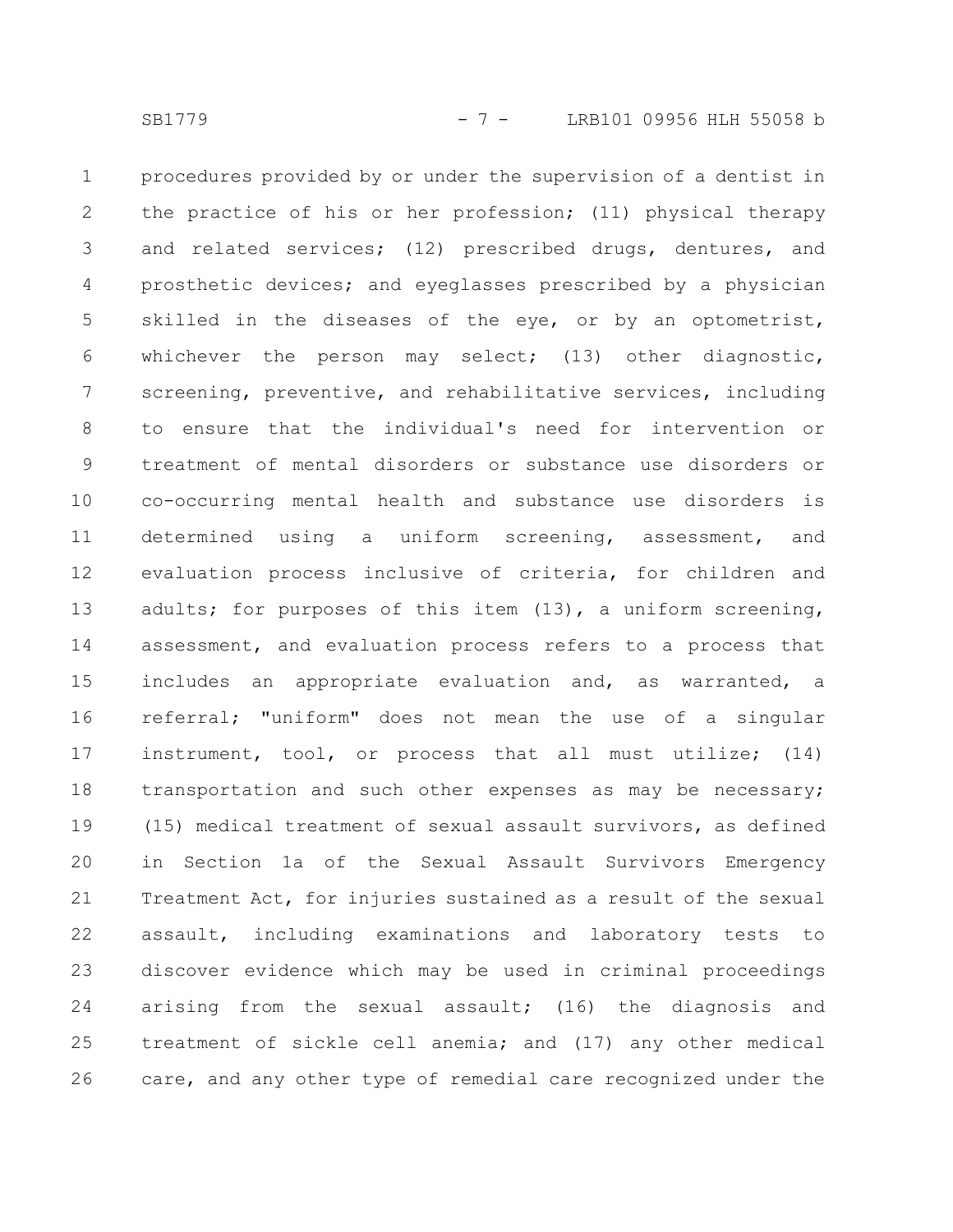SB1779 - 8 - LRB101 09956 HLH 55058 b

laws of this State, except as provided in the No Taxpayer Funding for Abortion Act. The Illinois Department, by rule, shall prohibit any physician from providing medical assistance to anyone eligible therefor under this Code where such physician has been found guilty of performing an abortion procedure in a willful and wanton manner upon a woman who was not pregnant at the time such abortion procedure was performed. The term "any other type of remedial care" shall include nursing care and nursing home service for persons who rely on treatment by spiritual means alone through prayer for healing. 1 2 3 4 5 6 7 8 9 10

Notwithstanding any other provision of this Section, a comprehensive tobacco use cessation program that includes purchasing prescription drugs or prescription medical devices approved by the Food and Drug Administration shall be covered under the medical assistance program under this Article for persons who are otherwise eligible for assistance under this Article. 11 12 13 14 15 16 17

Notwithstanding any other provision of this Code, reproductive health care that is otherwise legal in Illinois shall be covered under the medical assistance program for persons who are otherwise eligible for medical assistance under this Article, except as provided in the No Taxpayer Funding for Abortion Act. 18 19 20 21 22 23

Notwithstanding any other provision of this Code, the Illinois Department may not require, as a condition of payment for any laboratory test authorized under this Article, that a 24 25 26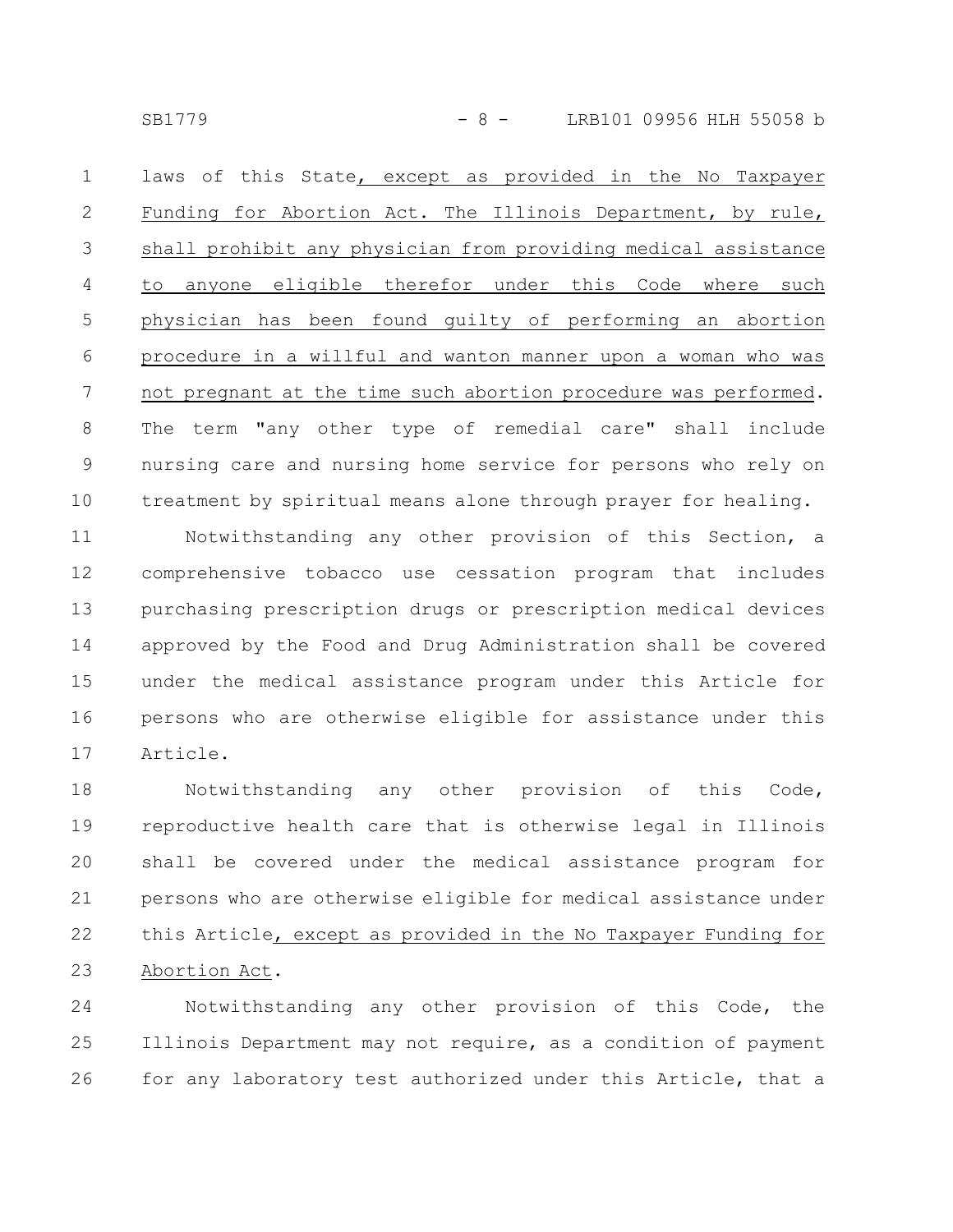physician's handwritten signature appear on the laboratory test order form. The Illinois Department may, however, impose other appropriate requirements regarding laboratory test order documentation. 1 2 3 4

Upon receipt of federal approval of an amendment to the Illinois Title XIX State Plan for this purpose, the Department shall authorize the Chicago Public Schools (CPS) to procure a vendor or vendors to manufacture eyeglasses for individuals enrolled in a school within the CPS system. CPS shall ensure that its vendor or vendors are enrolled as providers in the medical assistance program and in any capitated Medicaid managed care entity (MCE) serving individuals enrolled in a school within the CPS system. Under any contract procured under this provision, the vendor or vendors must serve only individuals enrolled in a school within the CPS system. Claims for services provided by CPS's vendor or vendors to recipients of benefits in the medical assistance program under this Code, the Children's Health Insurance Program, or the Covering ALL KIDS Health Insurance Program shall be submitted to the Department or the MCE in which the individual is enrolled for payment and shall be reimbursed at the Department's or the MCE's established rates or rate methodologies for eyeglasses. 5 6 7 8 9 10 11 12 13 14 15 16 17 18 19 20 21 22

On and after July 1, 2012, the Department of Healthcare and Family Services may provide the following services to persons eligible for assistance under this Article who are participating in education, training or employment programs 23 24 25 26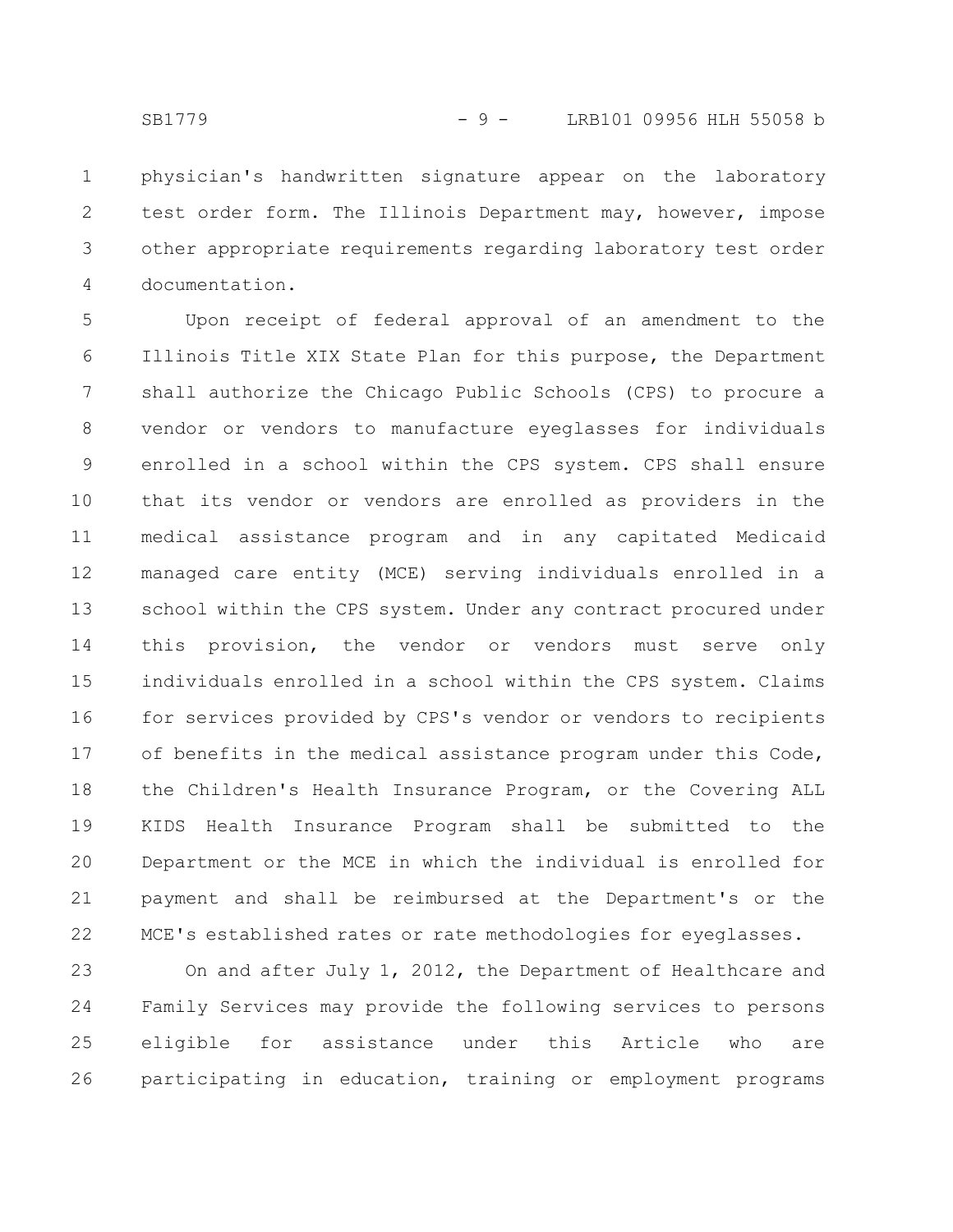operated by the Department of Human Services as successor to the Department of Public Aid: 1 2

(1) dental services provided by or under the supervision of a dentist; and 3 4

(2) eyeglasses prescribed by a physician skilled in the diseases of the eye, or by an optometrist, whichever the person may select. 5 6 7

On and after July 1, 2018, the Department of Healthcare and Family Services shall provide dental services to any adult who is otherwise eligible for assistance under the medical assistance program. As used in this paragraph, "dental services" means diagnostic, preventative, restorative, or corrective procedures, including procedures and services for the prevention and treatment of periodontal disease and dental caries disease, provided by an individual who is licensed to practice dentistry or dental surgery or who is under the supervision of a dentist in the practice of his or her profession. 8 9 10 11 12 13 14 15 16 17 18

On and after July 1, 2018, targeted dental services, as set forth in Exhibit D of the Consent Decree entered by the United States District Court for the Northern District of Illinois, Eastern Division, in the matter of Memisovski v. Maram, Case No. 92 C 1982, that are provided to adults under the medical assistance program shall be established at no less than the rates set forth in the "New Rate" column in Exhibit D of the Consent Decree for targeted dental services that are provided 19 20 21 22 23 24 25 26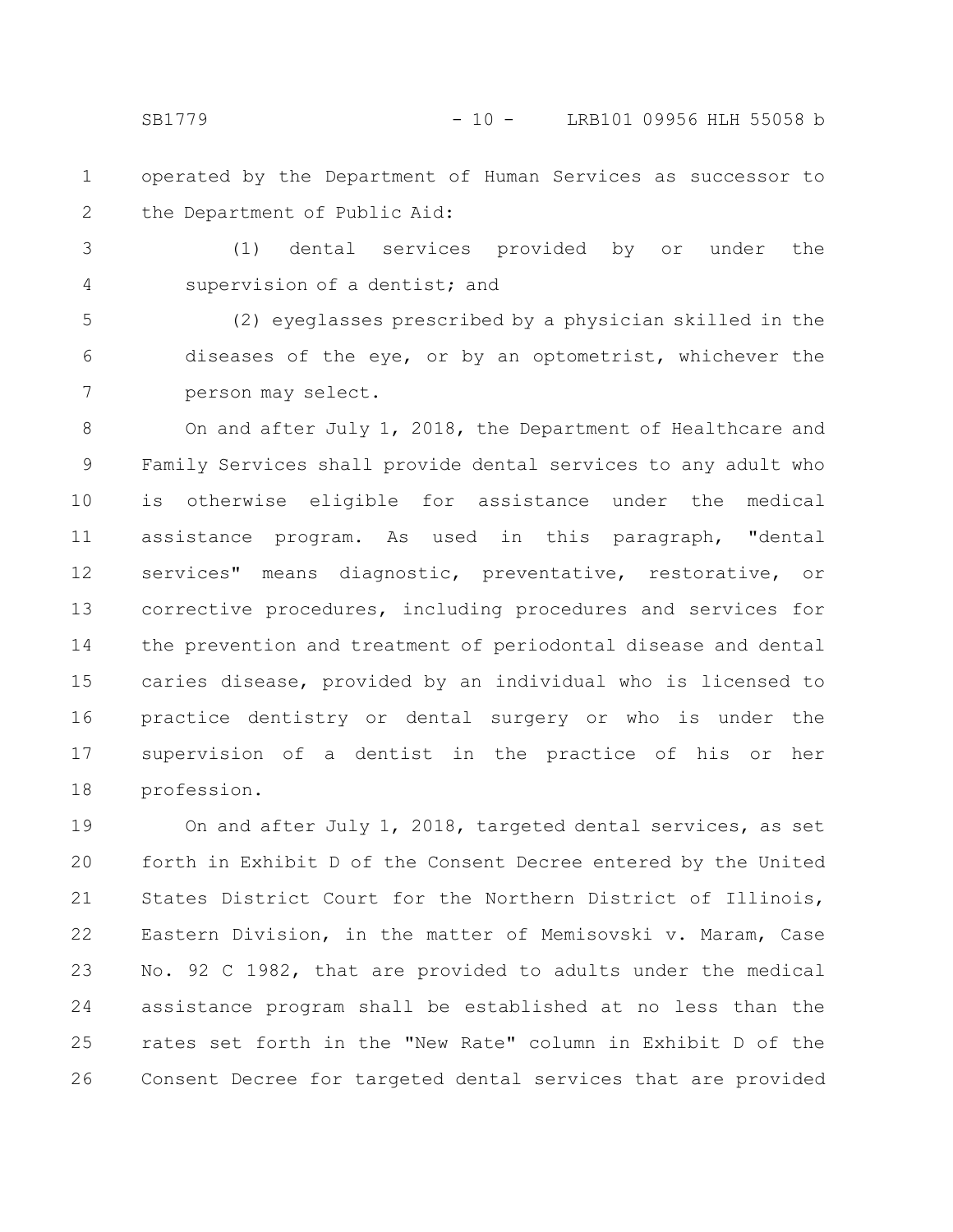to persons under the age of 18 under the medical assistance program. 1 2

Notwithstanding any other provision of this Code and subject to federal approval, the Department may adopt rules to allow a dentist who is volunteering his or her service at no cost to render dental services through an enrolled not-for-profit health clinic without the dentist personally enrolling as a participating provider in the medical assistance program. A not-for-profit health clinic shall include a public health clinic or Federally Qualified Health Center or other enrolled provider, as determined by the Department, through which dental services covered under this Section are performed. The Department shall establish a process for payment of claims for reimbursement for covered dental services rendered under this provision. 3 4 5 6 7 8 9 10 11 12 13 14 15

The Illinois Department, by rule, may distinguish and classify the medical services to be provided only in accordance with the classes of persons designated in Section 5-2. 16 17 18

The Department of Healthcare and Family Services must provide coverage and reimbursement for amino acid-based elemental formulas, regardless of delivery method, for the diagnosis and treatment of (i) eosinophilic disorders and (ii) short bowel syndrome when the prescribing physician has issued a written order stating that the amino acid-based elemental formula is medically necessary. 19 20 21 22 23 24 25

The Illinois Department shall authorize the provision of, 26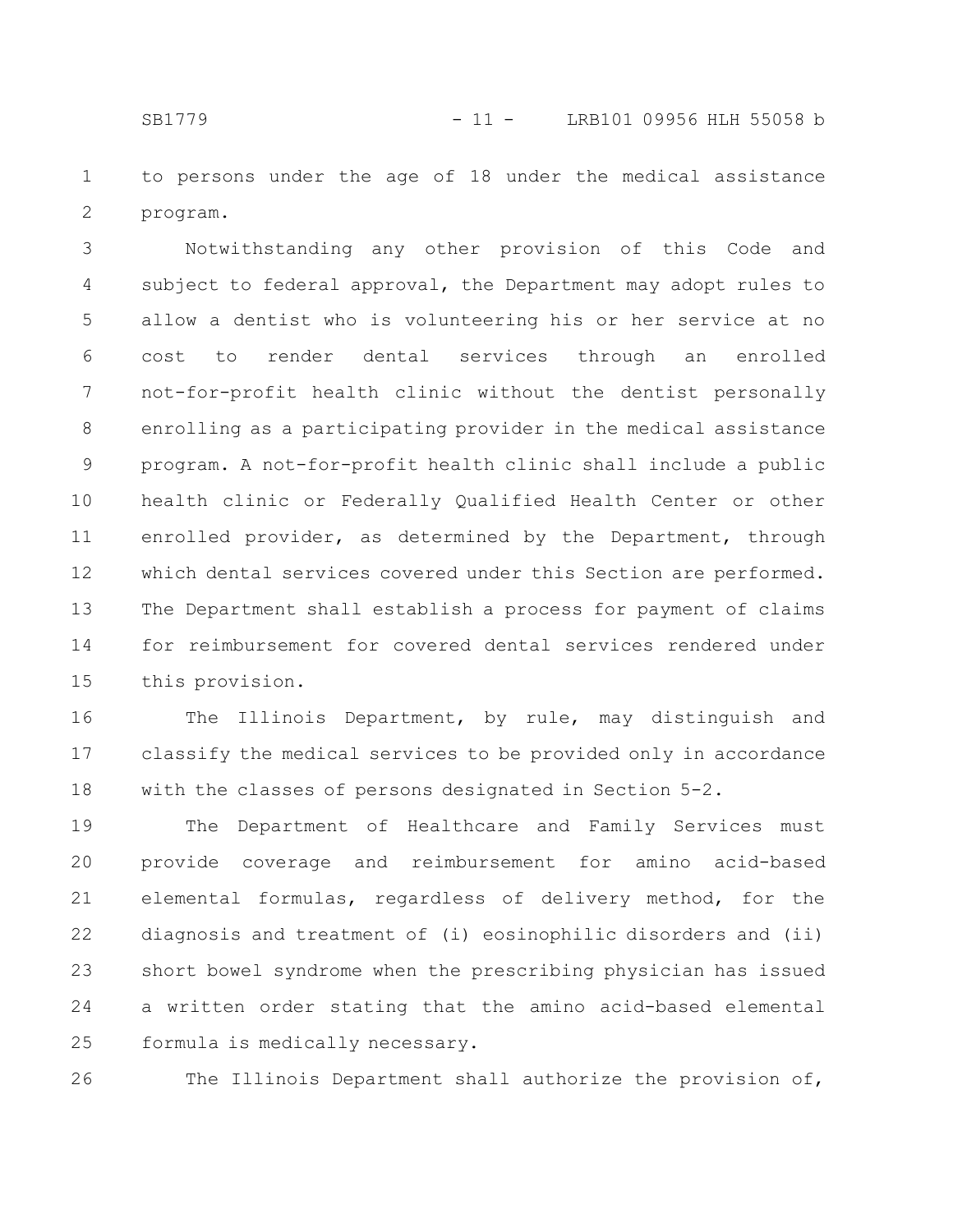and shall authorize payment for, screening by low-dose mammography for the presence of occult breast cancer for women 35 years of age or older who are eligible for medical assistance under this Article, as follows: 1 2 3 4

(A) A baseline mammogram for women 35 to 39 years of age. 5 6

(B) An annual mammogram for women 40 years of age or older. 7 8

(C) A mammogram at the age and intervals considered medically necessary by the woman's health care provider for women under 40 years of age and having a family history of breast cancer, prior personal history of breast cancer, positive genetic testing, or other risk factors. 9 10 11 12 13

(D) A comprehensive ultrasound screening and MRI of an entire breast or breasts if a mammogram demonstrates heterogeneous or dense breast tissue, when medically necessary as determined by a physician licensed to practice medicine in all of its branches. 14 15 16 17 18

(E) A screening MRI when medically necessary, as determined by a physician licensed to practice medicine in all of its branches. 19 20 21

All screenings shall include a physical breast exam, instruction on self-examination and information regarding the frequency of self-examination and its value as a preventative tool. For purposes of this Section, "low-dose mammography" means the x-ray examination of the breast using equipment 22 23 24 25 26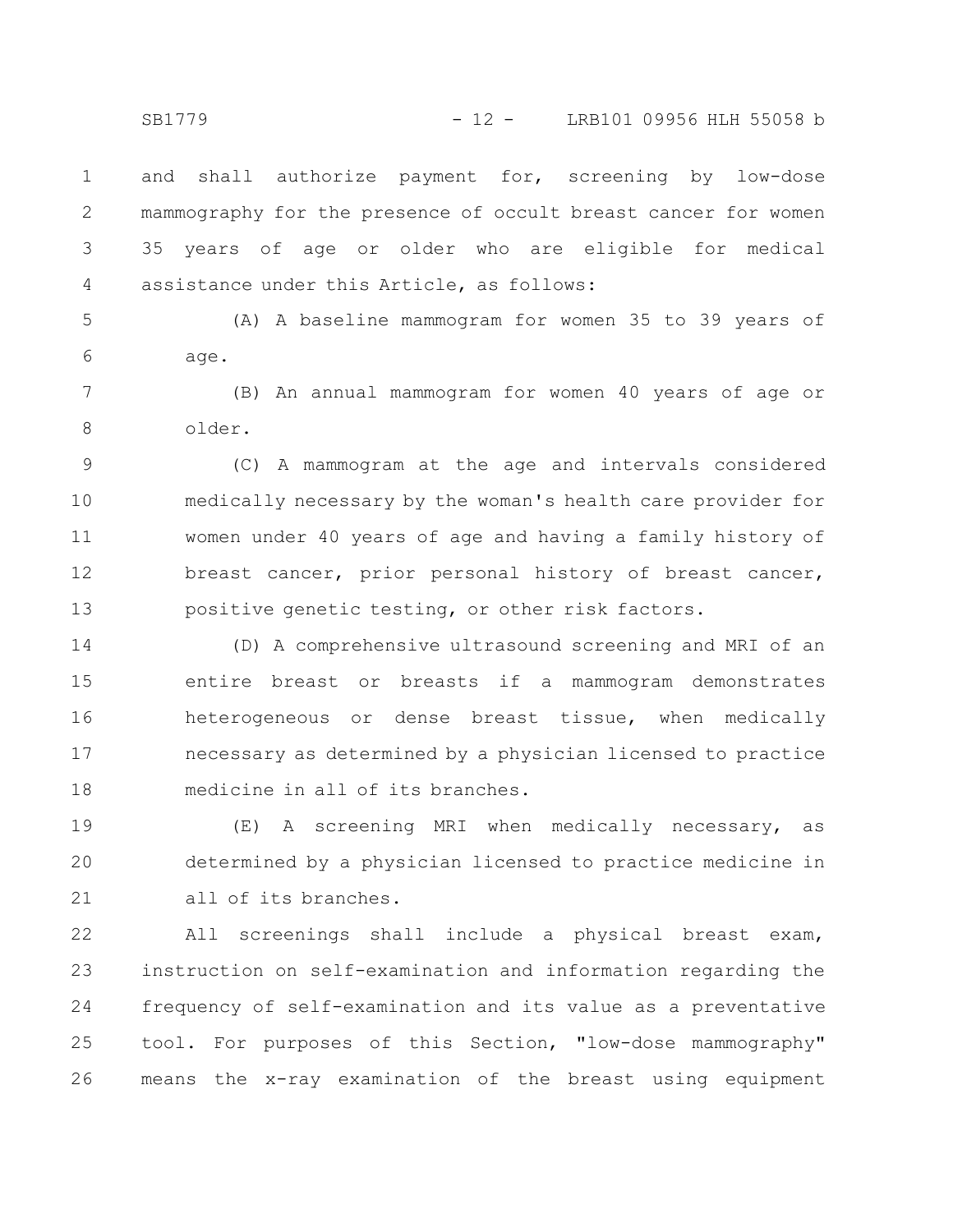dedicated specifically for mammography, including the x-ray tube, filter, compression device, and image receptor, with an average radiation exposure delivery of less than one rad per breast for 2 views of an average size breast. The term also includes digital mammography and includes breast tomosynthesis. As used in this Section, the term "breast tomosynthesis" means a radiologic procedure that involves the acquisition of projection images over the stationary breast to produce cross-sectional digital three-dimensional images of the breast. If, at any time, the Secretary of the United States Department of Health and Human Services, or its successor agency, promulgates rules or regulations to be published in the Federal Register or publishes a comment in the Federal Register or issues an opinion, guidance, or other action that would require the State, pursuant to any provision of the Patient Protection and Affordable Care Act (Public Law 111-148), including, but not limited to, 42 U.S.C. 18031(d)(3)(B) or any successor provision, to defray the cost of any coverage for breast tomosynthesis outlined in this paragraph, then the requirement that an insurer cover breast tomosynthesis is inoperative other than any such coverage authorized under Section 1902 of the Social Security Act, 42 U.S.C. 1396a, and the State shall not assume any obligation for the cost of coverage for breast tomosynthesis set forth in this paragraph. 1 2 3 4 5 6 7 8 9 10 11 12 13 14 15 16 17 18 19 20 21 22 23 24

On and after January 1, 2016, the Department shall ensure that all networks of care for adult clients of the Department 25 26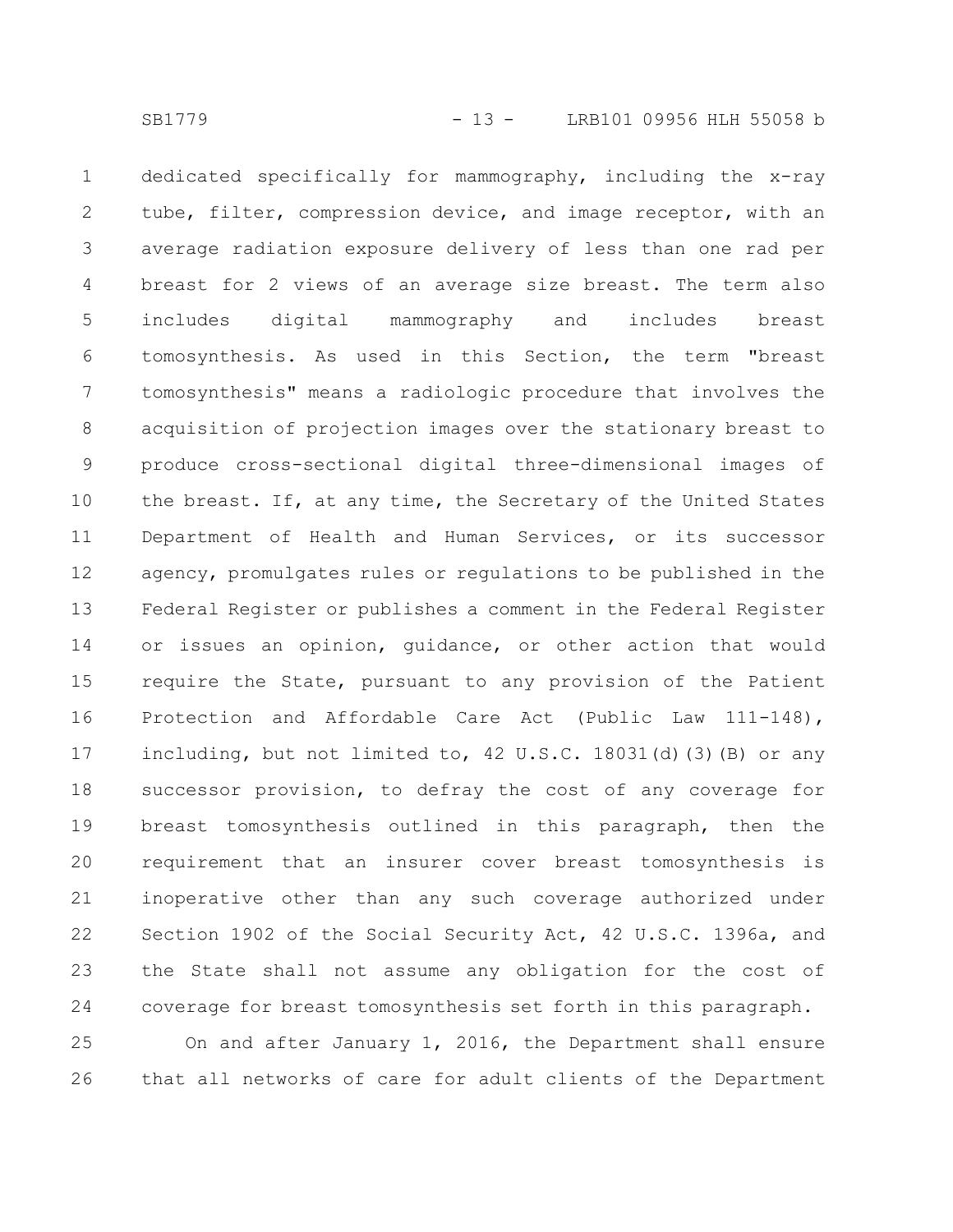include access to at least one breast imaging Center of Imaging Excellence as certified by the American College of Radiology. 1 2

On and after January 1, 2012, providers participating in a quality improvement program approved by the Department shall be reimbursed for screening and diagnostic mammography at the same rate as the Medicare program's rates, including the increased reimbursement for digital mammography. 3 4 5 6 7

The Department shall convene an expert panel including representatives of hospitals, free-standing mammography facilities, and doctors, including radiologists, to establish quality standards for mammography. 8 9 10 11

On and after January 1, 2017, providers participating in a breast cancer treatment quality improvement program approved by the Department shall be reimbursed for breast cancer treatment at a rate that is no lower than 95% of the Medicare program's rates for the data elements included in the breast cancer treatment quality program. 12 13 14 15 16 17

The Department shall convene an expert panel, including representatives of hospitals, free-standing breast cancer treatment centers, breast cancer quality organizations, and doctors, including breast surgeons, reconstructive breast surgeons, oncologists, and primary care providers to establish quality standards for breast cancer treatment. 18 19 20 21 22 23

Subject to federal approval, the Department shall establish a rate methodology for mammography at federally qualified health centers and other encounter-rate clinics. 24 25 26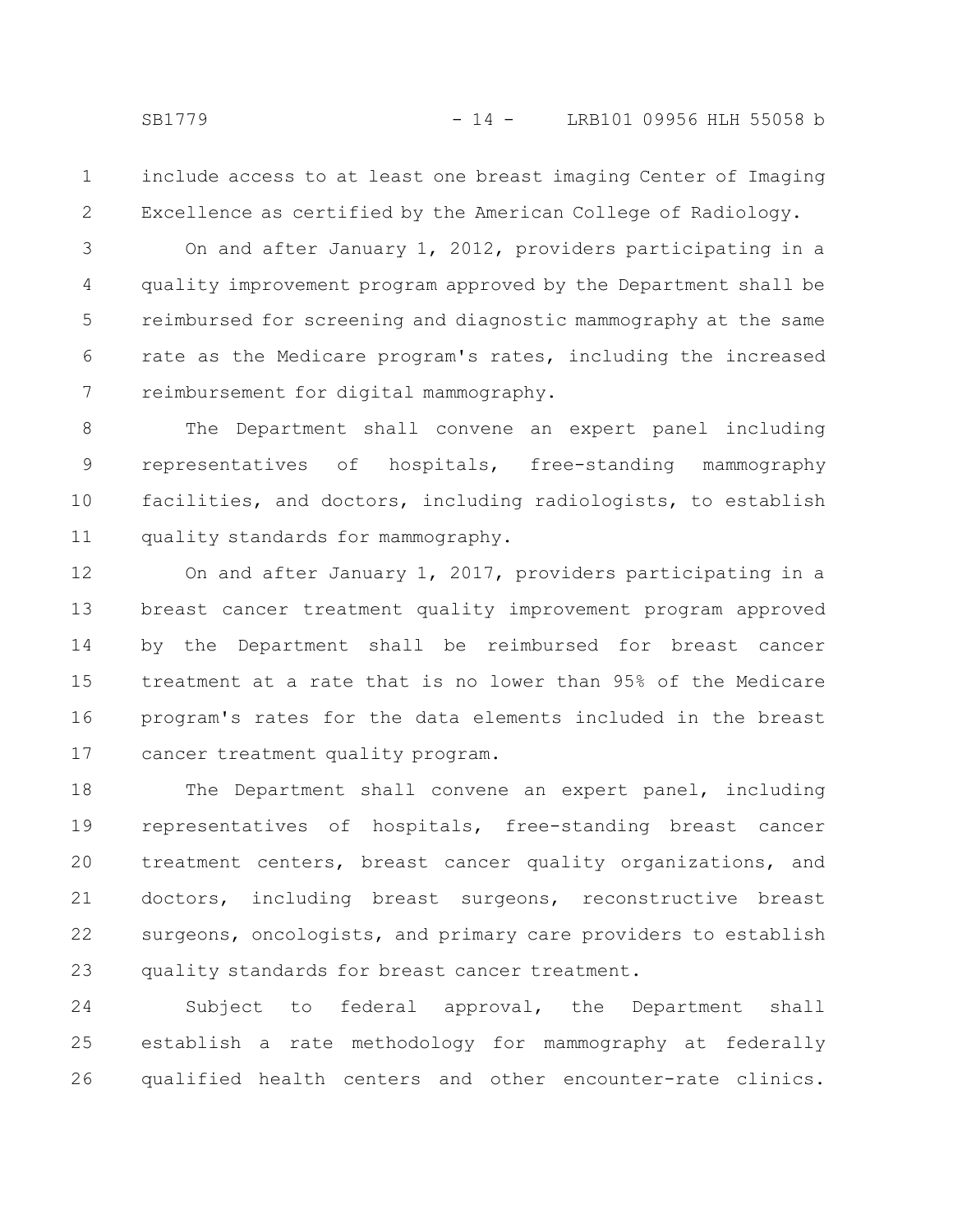These clinics or centers may also collaborate with other hospital-based mammography facilities. By January 1, 2016, the Department shall report to the General Assembly on the status of the provision set forth in this paragraph. 1 2 3 4

The Department shall establish a methodology to remind women who are age-appropriate for screening mammography, but who have not received a mammogram within the previous 18 months, of the importance and benefit of screening mammography. The Department shall work with experts in breast cancer outreach and patient navigation to optimize these reminders and shall establish a methodology for evaluating their effectiveness and modifying the methodology based on the evaluation. 5 6 7 8 9 10 11 12 13

The Department shall establish a performance goal for primary care providers with respect to their female patients over age 40 receiving an annual mammogram. This performance goal shall be used to provide additional reimbursement in the form of a quality performance bonus to primary care providers who meet that goal. 14 15 16 17 18 19

The Department shall devise a means of case-managing or patient navigation for beneficiaries diagnosed with breast cancer. This program shall initially operate as a pilot program in areas of the State with the highest incidence of mortality related to breast cancer. At least one pilot program site shall be in the metropolitan Chicago area and at least one site shall be outside the metropolitan Chicago area. On or after July 1, 20 21 22 23 24 25 26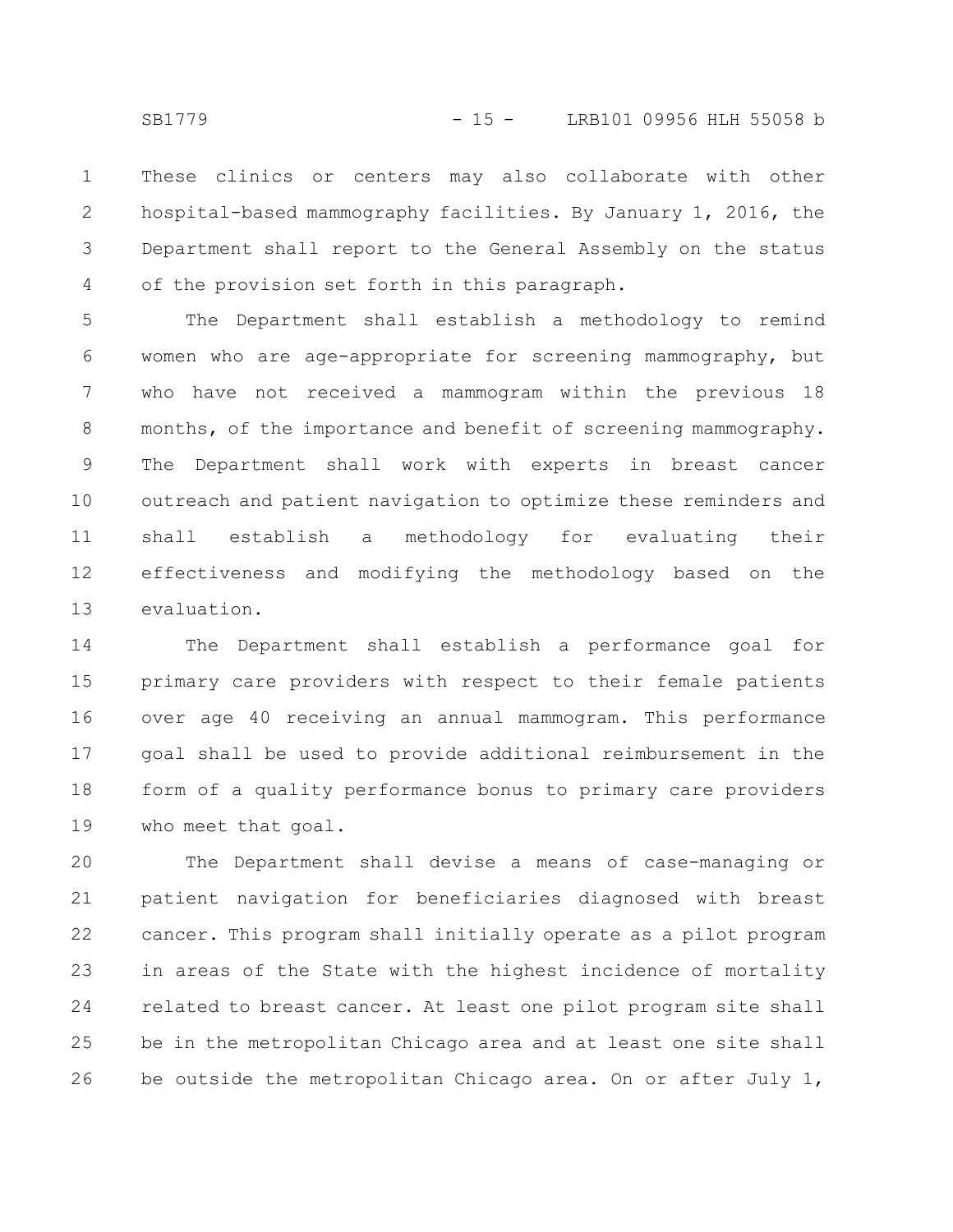2016, the pilot program shall be expanded to include one site in western Illinois, one site in southern Illinois, one site in central Illinois, and 4 sites within metropolitan Chicago. An evaluation of the pilot program shall be carried out measuring health outcomes and cost of care for those served by the pilot program compared to similarly situated patients who are not served by the pilot program. 1 2 3 4 5 6 7

The Department shall require all networks of care to develop a means either internally or by contract with experts in navigation and community outreach to navigate cancer patients to comprehensive care in a timely fashion. The Department shall require all networks of care to include access for patients diagnosed with cancer to at least one academic commission on cancer-accredited cancer program as an in-network covered benefit. 8 9 10 11 12 13 14 15

Any medical or health care provider shall immediately recommend, to any pregnant woman who is being provided prenatal services and is suspected of having a substance use disorder as defined in the Substance Use Disorder Act, referral to a local substance use disorder treatment program licensed by the Department of Human Services or to a licensed hospital which provides substance abuse treatment services. The Department of Healthcare and Family Services shall assure coverage for the cost of treatment of the drug abuse or addiction for pregnant recipients in accordance with the Illinois Medicaid Program in conjunction with the Department of Human Services. 16 17 18 19 20 21 22 23 24 25 26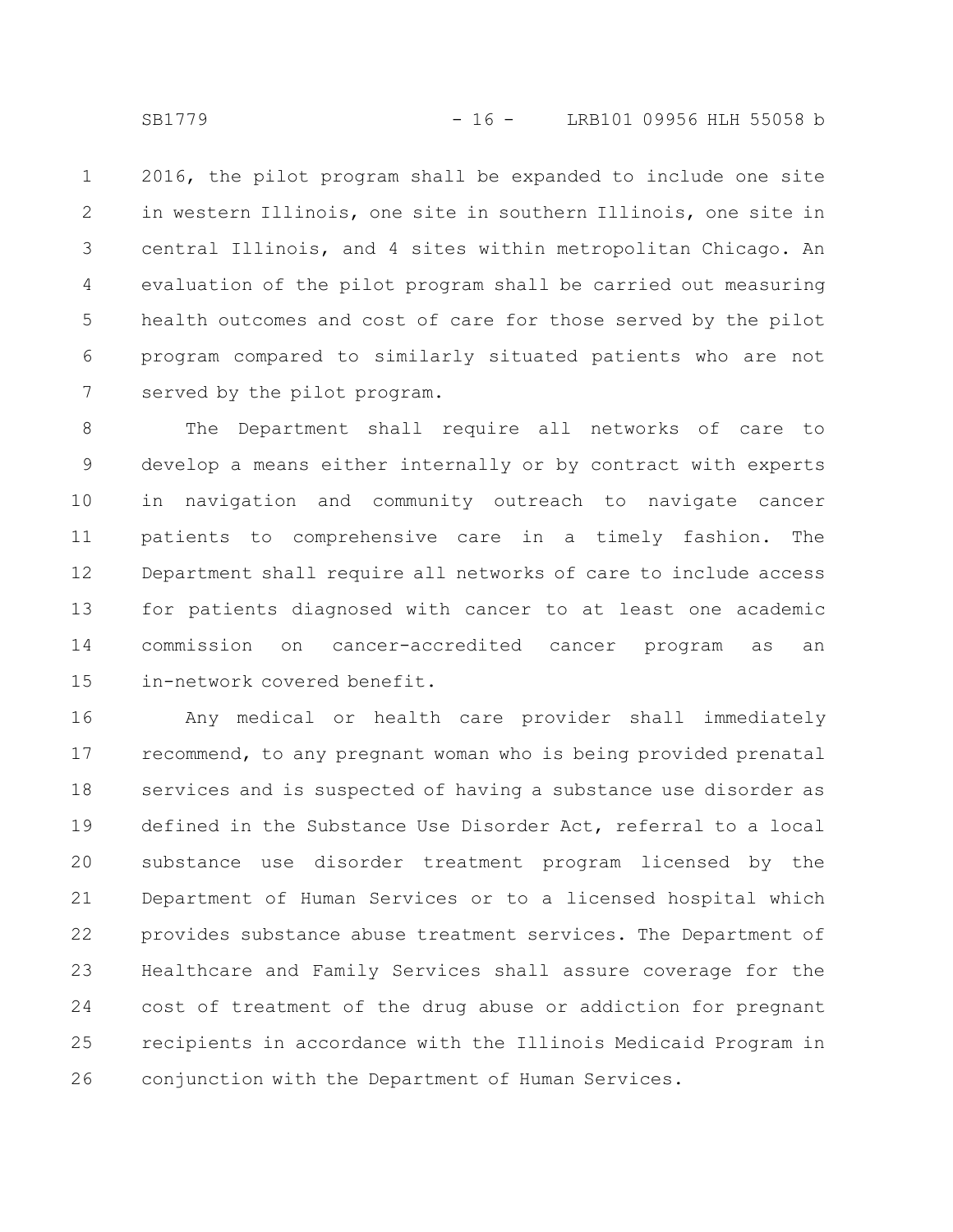SB1779 - 17 - LRB101 09956 HLH 55058 b

All medical providers providing medical assistance to pregnant women under this Code shall receive information from the Department on the availability of services under any program providing case management services for addicted women, including information on appropriate referrals for other social services that may be needed by addicted women in addition to treatment for addiction. 1 2 3 4 5 6 7

The Illinois Department, in cooperation with the Departments of Human Services (as successor to the Department of Alcoholism and Substance Abuse) and Public Health, through a public awareness campaign, may provide information concerning treatment for alcoholism and drug abuse and addiction, prenatal health care, and other pertinent programs directed at reducing the number of drug-affected infants born to recipients of medical assistance. 8 9 10 11 12 13 14 15

Neither the Department of Healthcare and Family Services nor the Department of Human Services shall sanction the recipient solely on the basis of her substance abuse. 16 17 18

The Illinois Department shall establish such regulations governing the dispensing of health services under this Article as it shall deem appropriate. The Department should seek the advice of formal professional advisory committees appointed by the Director of the Illinois Department for the purpose of providing regular advice on policy and administrative matters, information dissemination and educational activities for medical and health care providers, and consistency in 19 20 21 22 23 24 25 26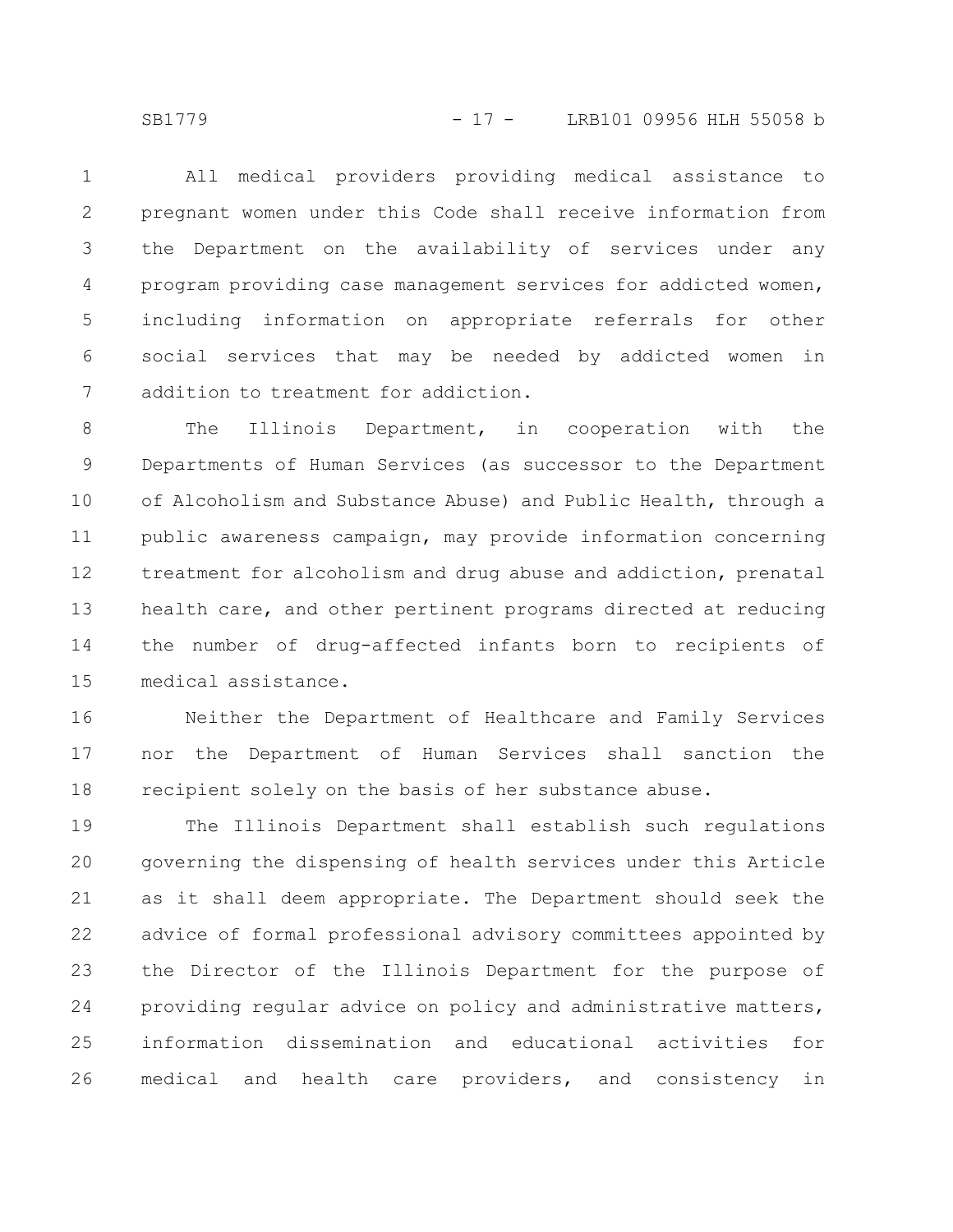SB1779 - 18 - LRB101 09956 HLH 55058 b

procedures to the Illinois Department. 1

The Illinois Department may develop and contract with Partnerships of medical providers to arrange medical services for persons eligible under Section 5-2 of this Code. Implementation of this Section may be by demonstration projects in certain geographic areas. The Partnership shall be represented by a sponsor organization. The Department, by rule, shall develop qualifications for sponsors of Partnerships. Nothing in this Section shall be construed to require that the sponsor organization be a medical organization. 2 3 4 5 6 7 8 9 10

The sponsor must negotiate formal written contracts with medical providers for physician services, inpatient and outpatient hospital care, home health services, treatment for alcoholism and substance abuse, and other services determined necessary by the Illinois Department by rule for delivery by Partnerships. Physician services must include prenatal and obstetrical care. The Illinois Department shall reimburse medical services delivered by Partnership providers to clients in target areas according to provisions of this Article and the Illinois Health Finance Reform Act, except that: 11 12 13 14 15 16 17 18 19 20

(1) Physicians participating in a Partnership and providing certain services, which shall be determined by the Illinois Department, to persons in areas covered by the Partnership may receive an additional surcharge for such services. 21 22 23 24 25

26

(2) The Department may elect to consider and negotiate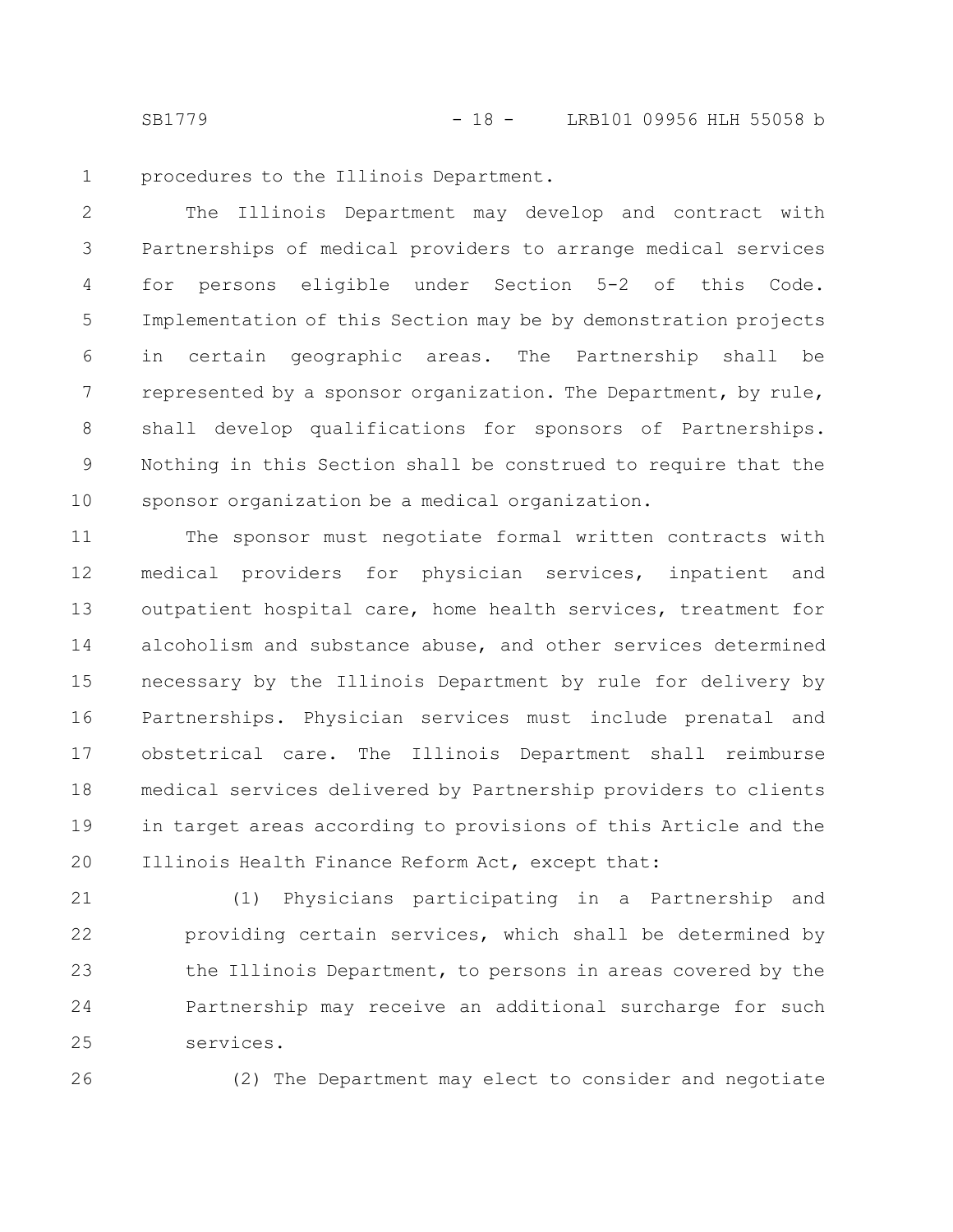1 2 financial incentives to encourage the development of Partnerships and the efficient delivery of medical care.

(3) Persons receiving medical services through Partnerships may receive medical and case management services above the level usually offered through the medical assistance program. 3 4 5 6

Medical providers shall be required to meet certain qualifications to participate in Partnerships to ensure the delivery of high quality medical services. These qualifications shall be determined by rule of the Illinois Department and may be higher than qualifications for participation in the medical assistance program. Partnership sponsors may prescribe reasonable additional qualifications for participation by medical providers, only with the prior written approval of the Illinois Department. 7 8 9 10 11 12 13 14 15

Nothing in this Section shall limit the free choice of practitioners, hospitals, and other providers of medical services by clients. In order to ensure patient freedom of choice, the Illinois Department shall immediately promulgate all rules and take all other necessary actions so that provided services may be accessed from therapeutically certified optometrists to the full extent of the Illinois Optometric Practice Act of 1987 without discriminating between service providers. 16 17 18 19 20 21 22 23 24

The Department shall apply for a waiver from the United States Health Care Financing Administration to allow for the 25 26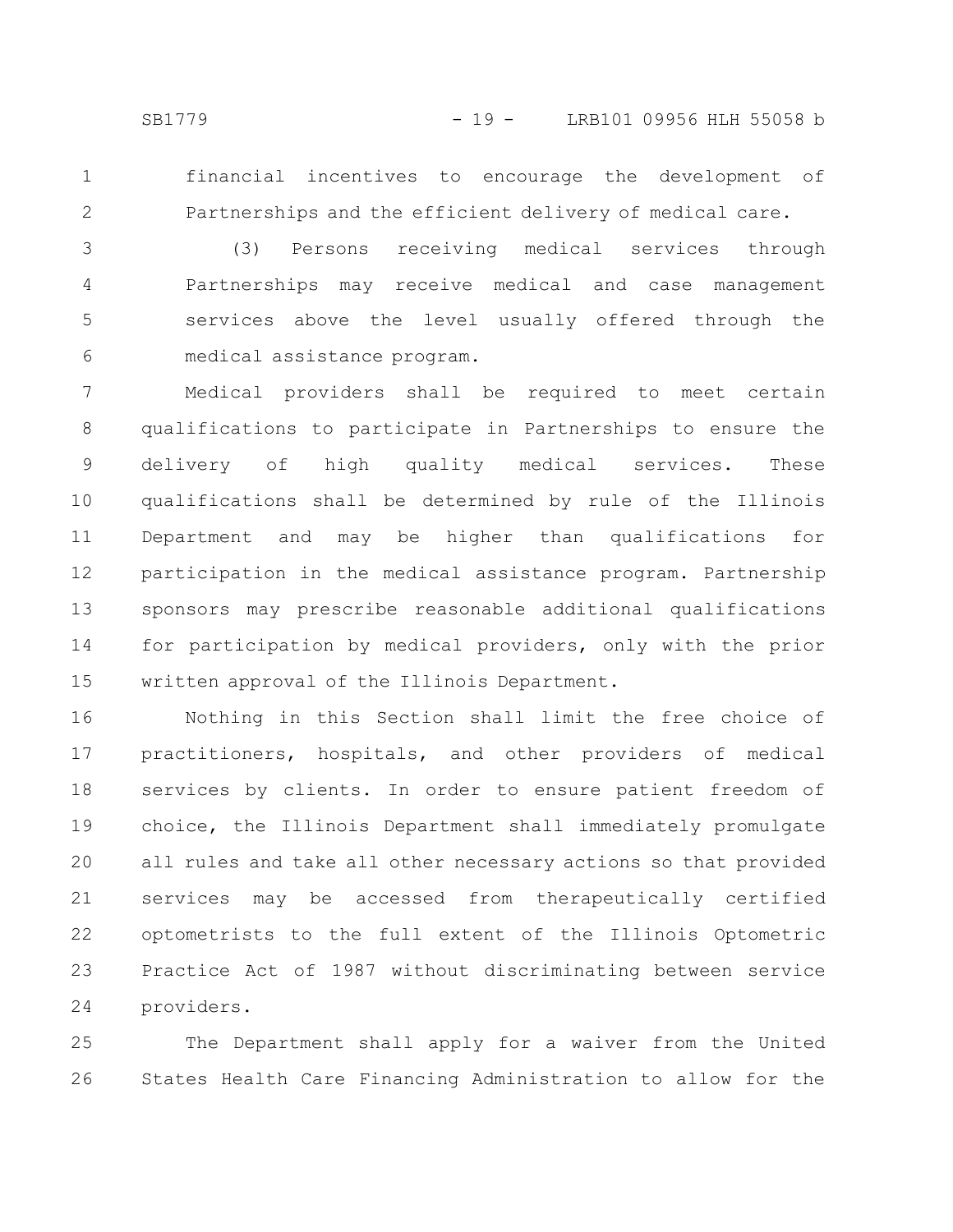1

implementation of Partnerships under this Section.

The Illinois Department shall require health care providers to maintain records that document the medical care and services provided to recipients of Medical Assistance under this Article. Such records must be retained for a period of not less than 6 years from the date of service or as provided by applicable State law, whichever period is longer, except that if an audit is initiated within the required retention period then the records must be retained until the audit is completed and every exception is resolved. The Illinois Department shall require health care providers to make available, when authorized by the patient, in writing, the medical records in a timely fashion to other health care providers who are treating or serving persons eligible for Medical Assistance under this Article. All dispensers of medical services shall be required to maintain and retain business and professional records sufficient to fully and accurately document the nature, scope, details and receipt of the health care provided to persons eligible for medical assistance under this Code, in accordance with regulations promulgated by the Illinois Department. The rules and regulations shall require that proof of the receipt of prescription drugs, dentures, prosthetic devices and eyeglasses by eligible persons under this Section accompany each claim for reimbursement submitted by the dispenser of such medical services. No such claims for reimbursement shall be approved for payment by the Illinois Department without such 2 3 4 5 6 7 8 9 10 11 12 13 14 15 16 17 18 19 20 21 22 23 24 25 26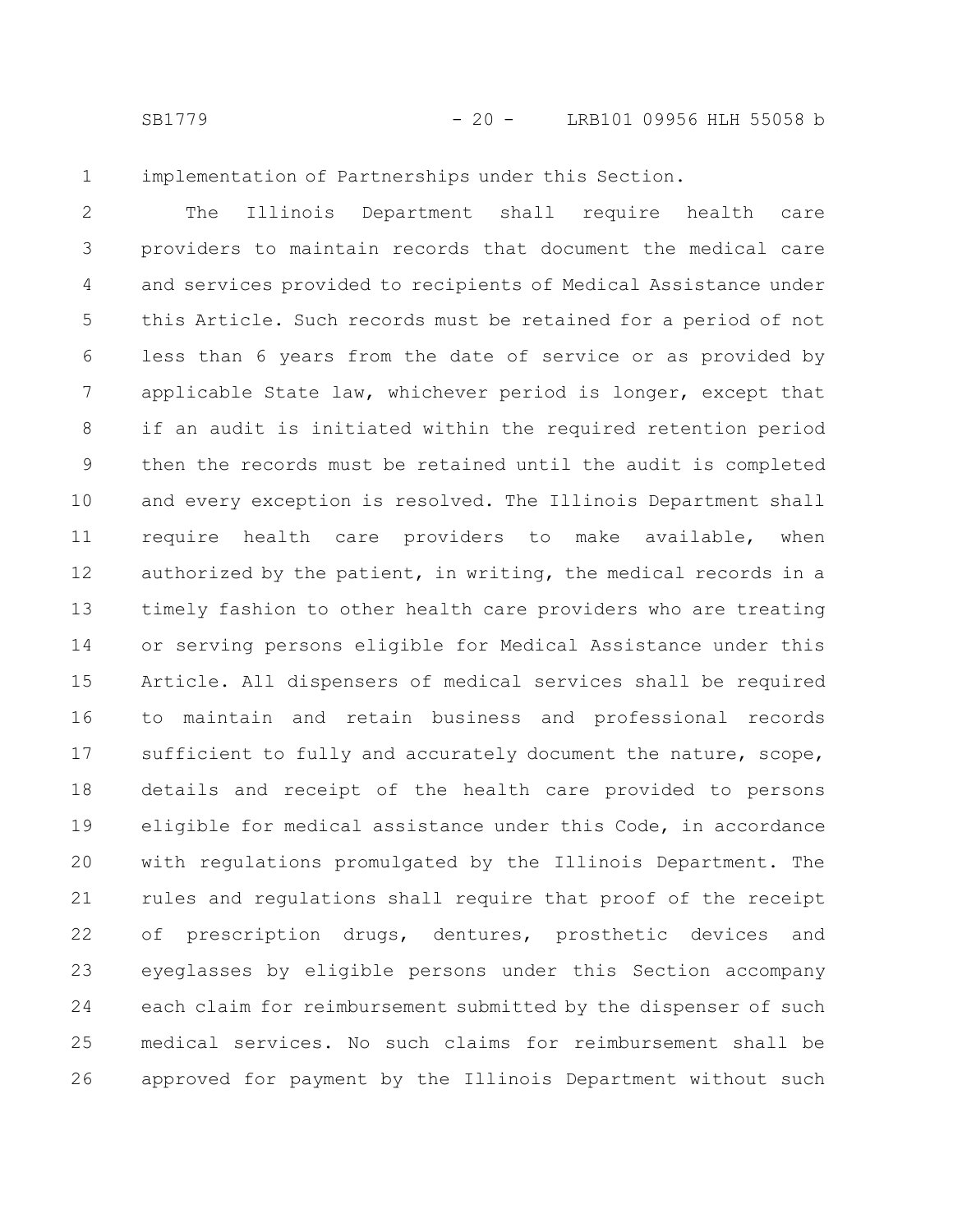proof of receipt, unless the Illinois Department shall have put into effect and shall be operating a system of post-payment audit and review which shall, on a sampling basis, be deemed adequate by the Illinois Department to assure that such drugs, dentures, prosthetic devices and eyeglasses for which payment is being made are actually being received by eligible recipients. Within 90 days after September 16, 1984 (the effective date of Public Act 83-1439), the Illinois Department shall establish a current list of acquisition costs for all prosthetic devices and any other items recognized as medical equipment and supplies reimbursable under this Article and shall update such list on a quarterly basis, except that the acquisition costs of all prescription drugs shall be updated no less frequently than every 30 days as required by Section 5-5.12. 1 2 3 4 5 6 7 8 9 10 11 12 13 14 15

The rules and regulations of the Illinois Department shall require that a written statement including the required opinion of a physician shall accompany any claim for reimbursement for abortions or induced miscarriages or premature births. This statement shall indicate what procedures were used in providing such medical services. 16 17 18 19 20 21

Notwithstanding any other law to the contrary, the Illinois Department shall, within 365 days after July 22, 2013 (the effective date of Public Act 98-104), establish procedures to permit skilled care facilities licensed under the Nursing Home Care Act to submit monthly billing claims for reimbursement 22 23 24 25 26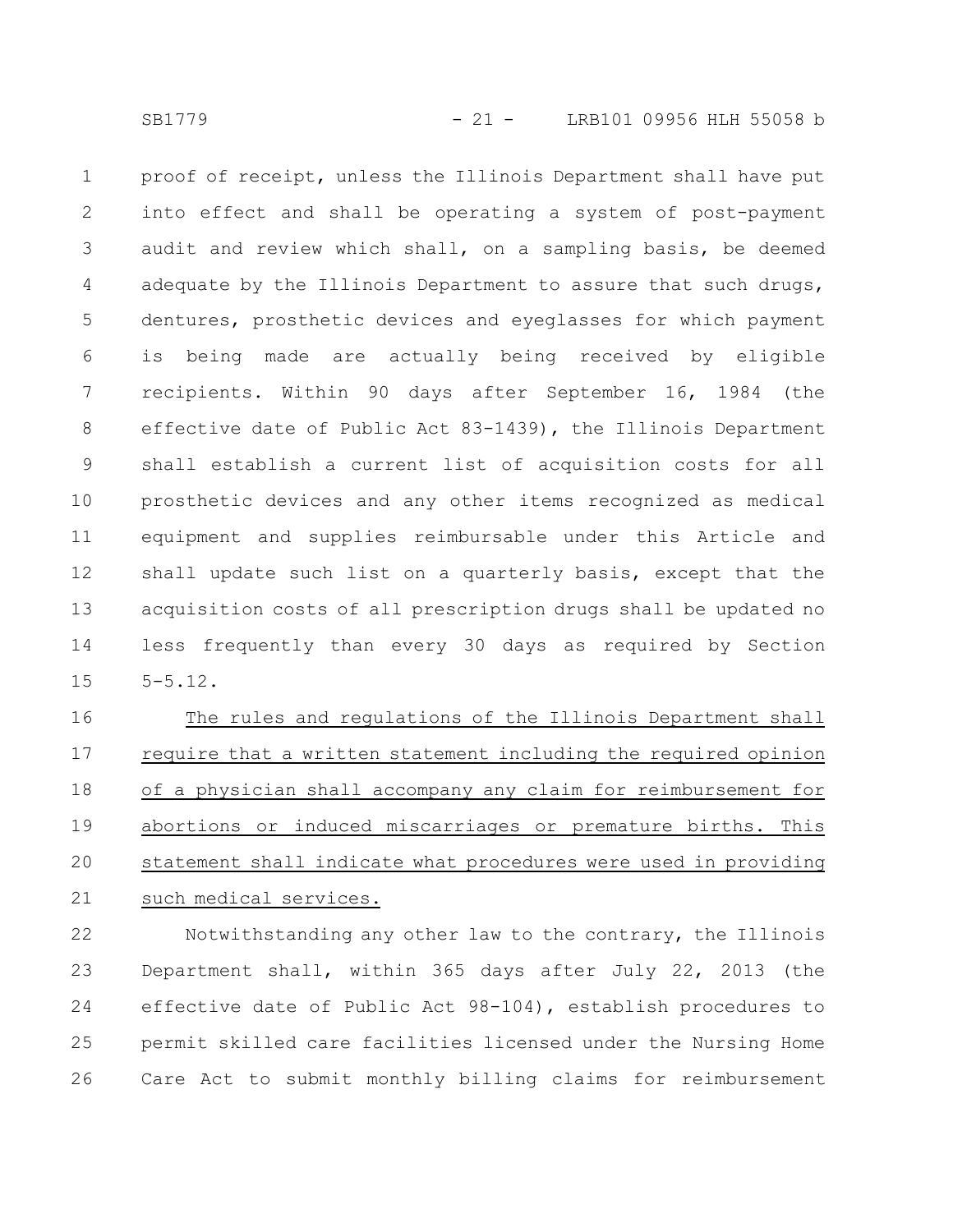purposes. Following development of these procedures, the Department shall, by July 1, 2016, test the viability of the new system and implement any necessary operational or structural changes to its information technology platforms in order to allow for the direct acceptance and payment of nursing home claims. 1 2 3 4 5 6

Notwithstanding any other law to the contrary, the Illinois Department shall, within 365 days after August 15, 2014 (the effective date of Public Act 98-963), establish procedures to permit ID/DD facilities licensed under the ID/DD Community Care Act and MC/DD facilities licensed under the MC/DD Act to submit monthly billing claims for reimbursement purposes. Following development of these procedures, the Department shall have an additional 365 days to test the viability of the new system and to ensure that any necessary operational or structural changes to its information technology platforms are implemented. 7 8 9 10 11 12 13 14 15 16

The Illinois Department shall require all dispensers of medical services, other than an individual practitioner or group of practitioners, desiring to participate in the Medical Assistance program established under this Article to disclose all financial, beneficial, ownership, equity, surety or other interests in any and all firms, corporations, partnerships, associations, business enterprises, joint ventures, agencies, institutions or other legal entities providing any form of health care services in this State under this Article. 17 18 19 20 21 22 23 24 25

The Illinois Department may require that all dispensers of 26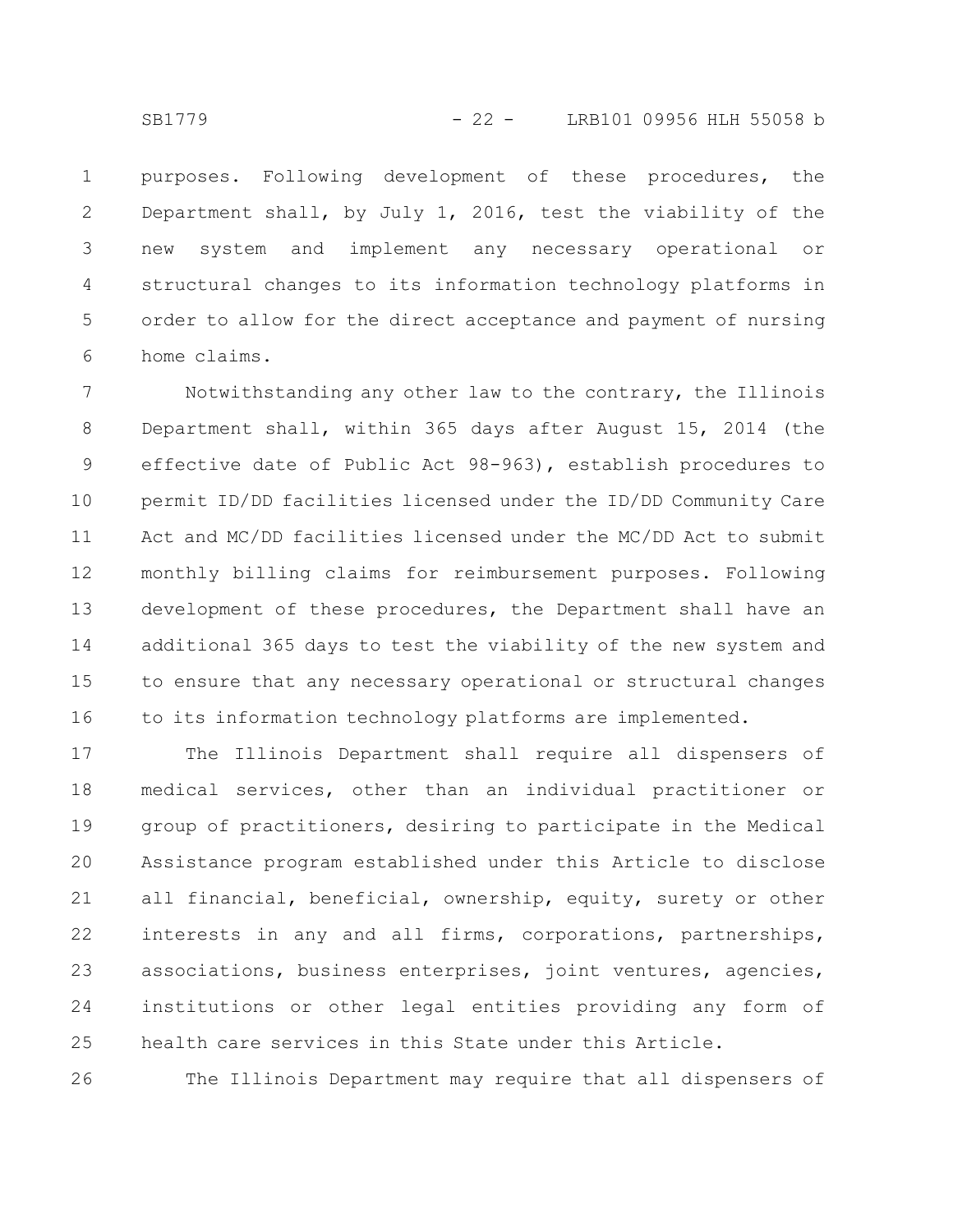medical services desiring to participate in the medical assistance program established under this Article disclose, under such terms and conditions as the Illinois Department may by rule establish, all inquiries from clients and attorneys regarding medical bills paid by the Illinois Department, which inquiries could indicate potential existence of claims or liens for the Illinois Department. 1 2 3 4 5 6 7

Enrollment of a vendor shall be subject to a provisional period and shall be conditional for one year. During the period of conditional enrollment, the Department may terminate the vendor's eligibility to participate in, or may disenroll the vendor from, the medical assistance program without cause. Unless otherwise specified, such termination of eligibility or disenrollment is not subject to the Department's hearing process. However, a disenrolled vendor may reapply without penalty. 8 9 10 11 12 13 14 15 16

The Department has the discretion to limit the conditional enrollment period for vendors based upon category of risk of the vendor. 17 18 19

Prior to enrollment and during the conditional enrollment period in the medical assistance program, all vendors shall be subject to enhanced oversight, screening, and review based on the risk of fraud, waste, and abuse that is posed by the category of risk of the vendor. The Illinois Department shall establish the procedures for oversight, screening, and review, which may include, but need not be limited to: criminal and 20 21 22 23 24 25 26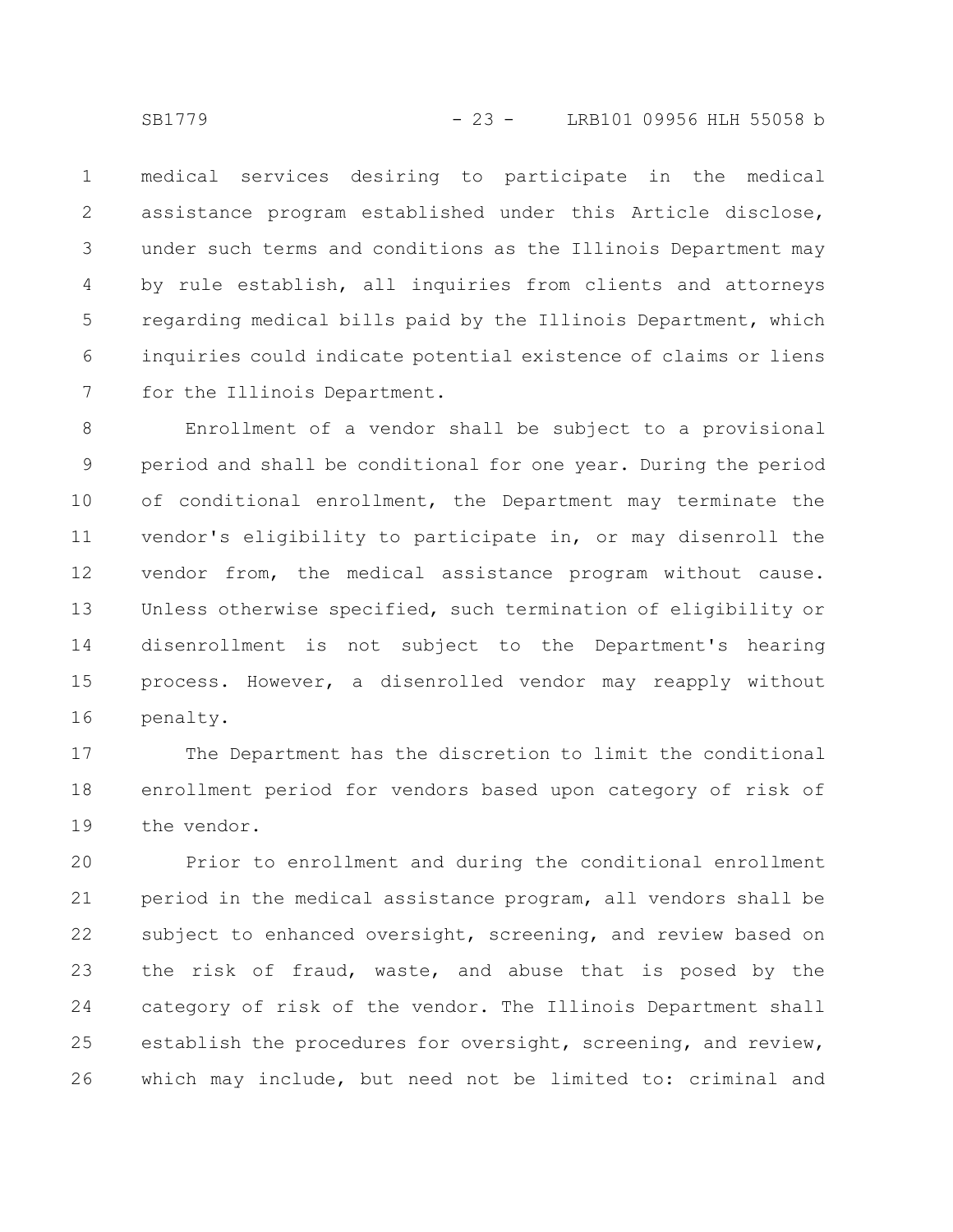financial background checks; fingerprinting; license, certification, and authorization verifications; unscheduled or unannounced site visits; database checks; prepayment audit reviews; audits; payment caps; payment suspensions; and other screening as required by federal or State law. 1 2 3 4 5

The Department shall define or specify the following: (i) by provider notice, the "category of risk of the vendor" for each type of vendor, which shall take into account the level of screening applicable to a particular category of vendor under federal law and regulations; (ii) by rule or provider notice, the maximum length of the conditional enrollment period for each category of risk of the vendor; and (iii) by rule, the hearing rights, if any, afforded to a vendor in each category of risk of the vendor that is terminated or disenrolled during the conditional enrollment period. 6 7 8 9 10 11 12 13 14 15

To be eligible for payment consideration, a vendor's payment claim or bill, either as an initial claim or as a resubmitted claim following prior rejection, must be received by the Illinois Department, or its fiscal intermediary, no later than 180 days after the latest date on the claim on which medical goods or services were provided, with the following exceptions: 16 17 18 19 20 21 22

(1) In the case of a provider whose enrollment is in process by the Illinois Department, the 180-day period shall not begin until the date on the written notice from the Illinois Department that the provider enrollment is 23 24 25 26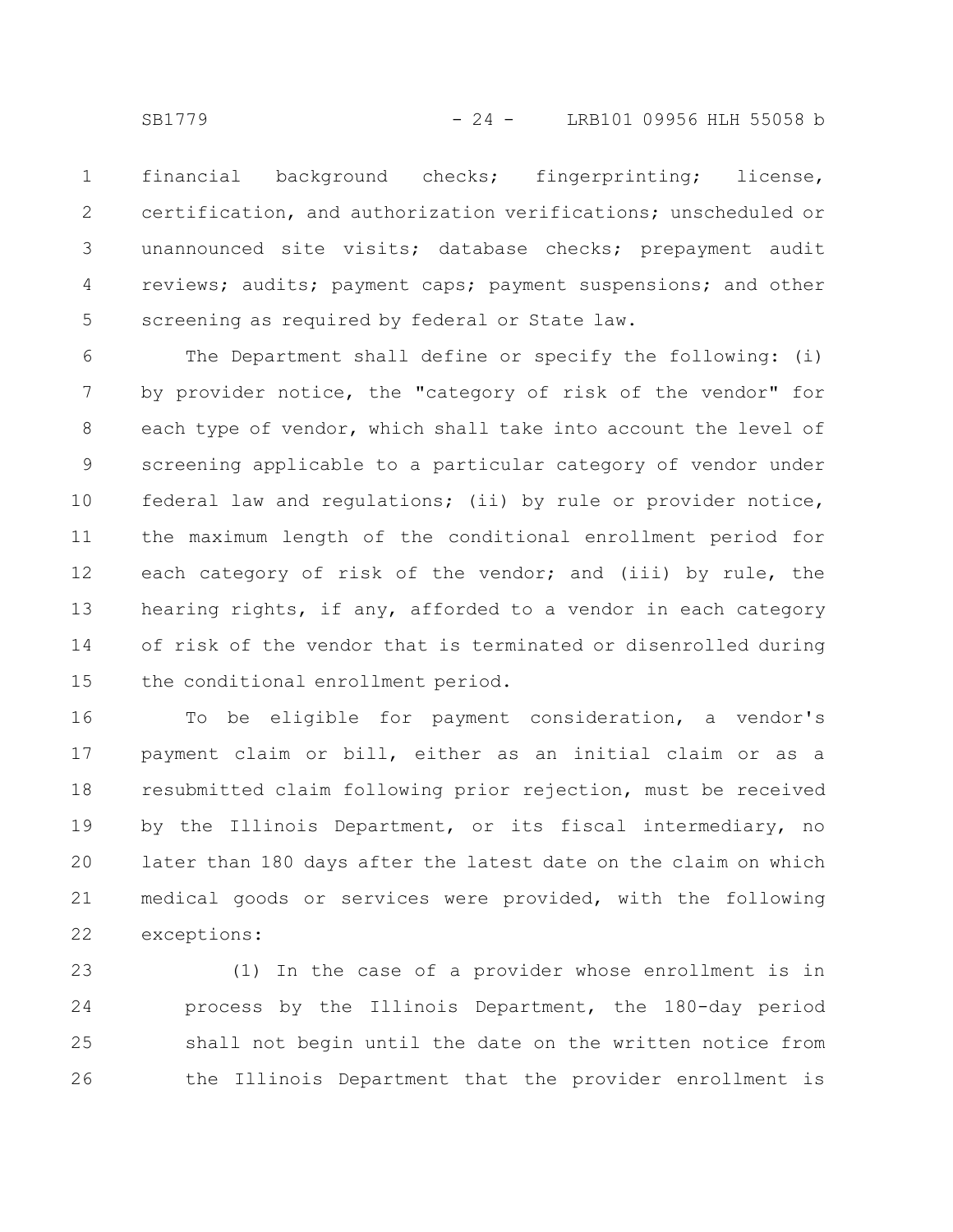complete. 1

(2) In the case of errors attributable to the Illinois Department or any of its claims processing intermediaries which result in an inability to receive, process, or adjudicate a claim, the 180-day period shall not begin until the provider has been notified of the error. 2 3 4 5 6

(3) In the case of a provider for whom the Illinois Department initiates the monthly billing process. 7 8

(4) In the case of a provider operated by a unit of local government with a population exceeding 3,000,000 when local government funds finance federal participation for claims payments. 9 10 11 12

For claims for services rendered during a period for which a recipient received retroactive eligibility, claims must be filed within 180 days after the Department determines the applicant is eligible. For claims for which the Illinois Department is not the primary payer, claims must be submitted to the Illinois Department within 180 days after the final adjudication by the primary payer. 13 14 15 16 17 18 19

In the case of long term care facilities, within 45 calendar days of receipt by the facility of required prescreening information, new admissions with associated admission documents shall be submitted through the Medical Electronic Data Interchange (MEDI) or the Recipient Eligibility Verification (REV) System or shall be submitted directly to the Department of Human Services using required 20 21 22 23 24 25 26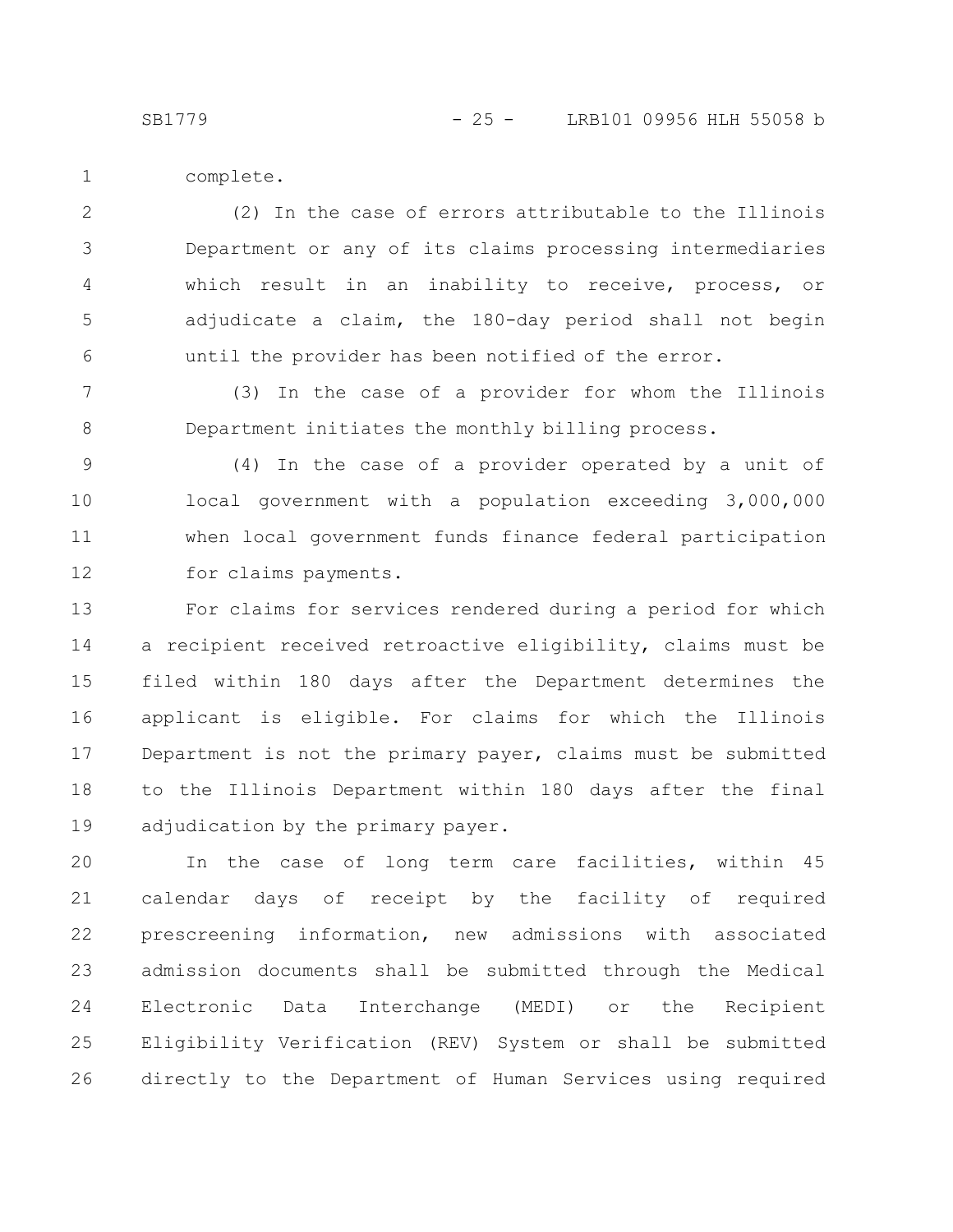admission forms. Effective September 1, 2014, admission documents, including all prescreening information, must be submitted through MEDI or REV. Confirmation numbers assigned to an accepted transaction shall be retained by a facility to verify timely submittal. Once an admission transaction has been completed, all resubmitted claims following prior rejection are subject to receipt no later than 180 days after the admission transaction has been completed. 1 2 3 4 5 6 7 8

Claims that are not submitted and received in compliance with the foregoing requirements shall not be eligible for payment under the medical assistance program, and the State shall have no liability for payment of those claims. 9 10 11 12

To the extent consistent with applicable information and privacy, security, and disclosure laws, State and federal agencies and departments shall provide the Illinois Department access to confidential and other information and data necessary to perform eligibility and payment verifications and other Illinois Department functions. This includes, but is not limited to: information pertaining to licensure; certification; earnings; immigration status; citizenship; wage reporting; unearned and earned income; pension income; employment; supplemental security income; social security numbers; National Provider Identifier (NPI) numbers; the National Practitioner Data Bank (NPDB); program and agency exclusions; taxpayer identification numbers; tax delinquency; corporate information; and death records. 13 14 15 16 17 18 19 20 21 22 23 24 25 26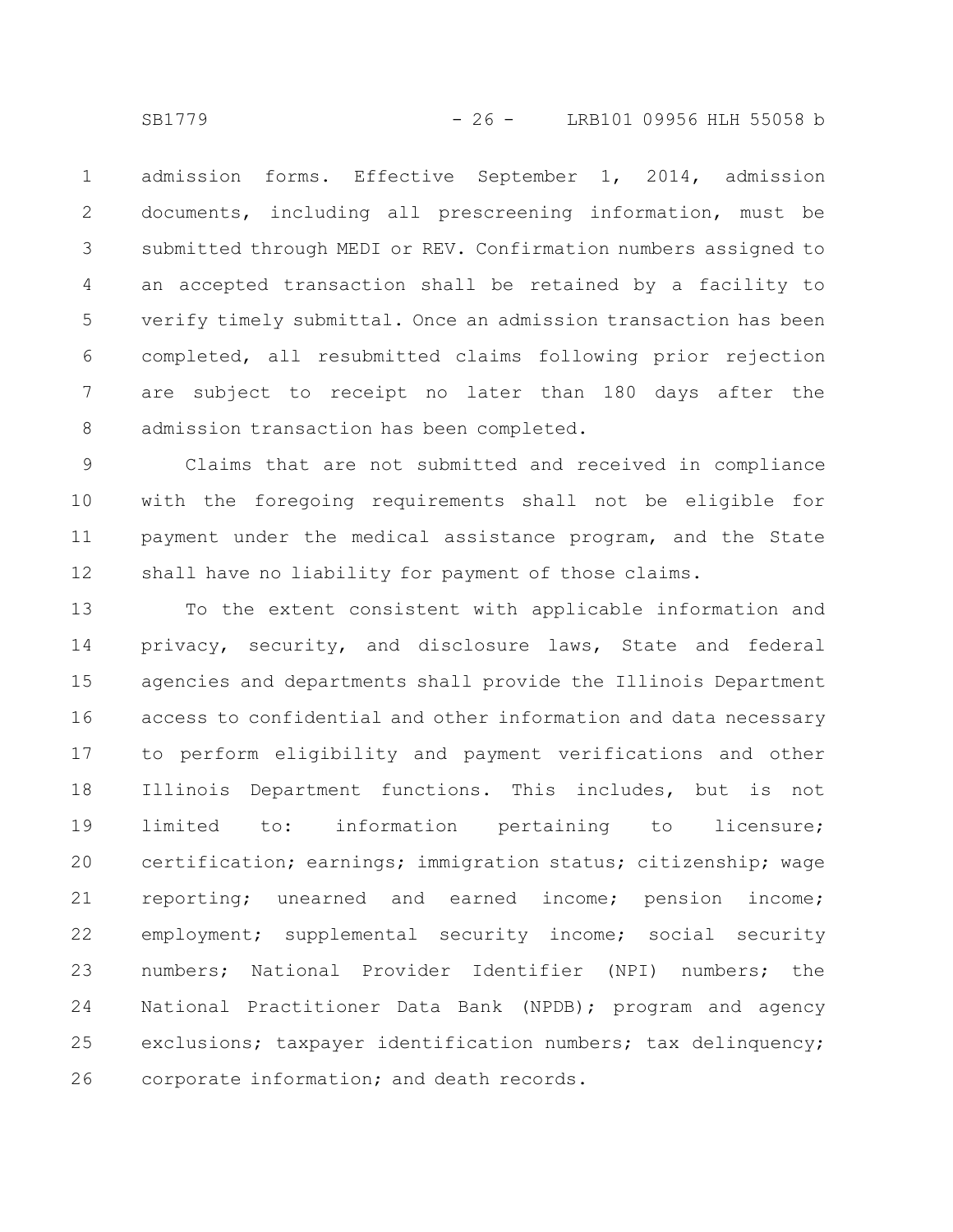The Illinois Department shall enter into agreements with State agencies and departments, and is authorized to enter into agreements with federal agencies and departments, under which such agencies and departments shall share data necessary for medical assistance program integrity functions and oversight. The Illinois Department shall develop, in cooperation with other State departments and agencies, and in compliance with applicable federal laws and regulations, appropriate and effective methods to share such data. At a minimum, and to the extent necessary to provide data sharing, the Illinois Department shall enter into agreements with State agencies and departments, and is authorized to enter into agreements with federal agencies and departments, including but not limited to: the Secretary of State; the Department of Revenue; the Department of Public Health; the Department of Human Services; and the Department of Financial and Professional Regulation. 1 2 3 4 5 6 7 8 9 10 11 12 13 14 15 16

Beginning in fiscal year 2013, the Illinois Department shall set forth a request for information to identify the benefits of a pre-payment, post-adjudication, and post-edit claims system with the goals of streamlining claims processing and provider reimbursement, reducing the number of pending or rejected claims, and helping to ensure a more transparent adjudication process through the utilization of: (i) provider data verification and provider screening technology; and (ii) clinical code editing; and (iii) pre-pay, pre- or post-adjudicated predictive modeling with an integrated case 17 18 19 20 21 22 23 24 25 26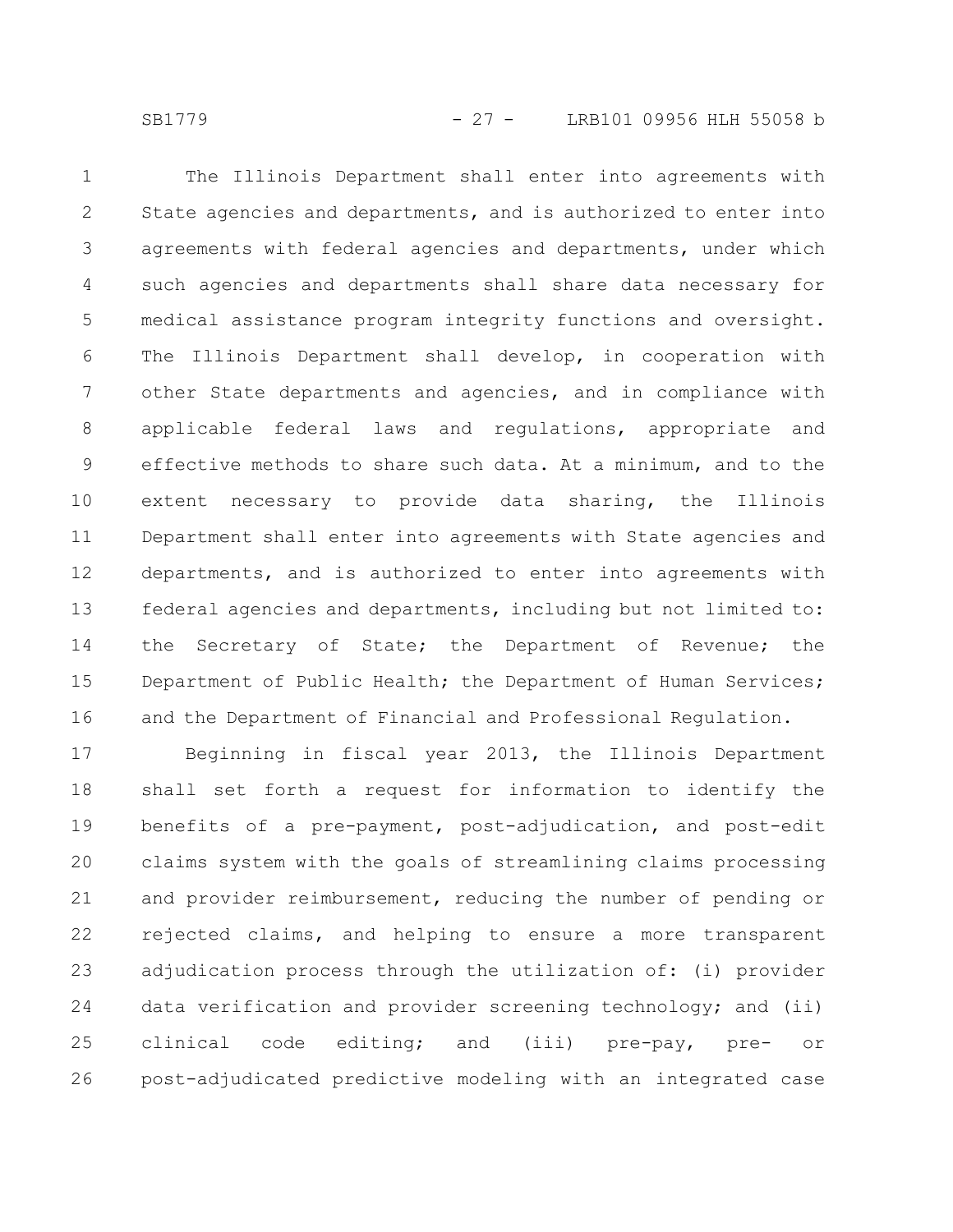management system with link analysis. Such a request for information shall not be considered as a request for proposal or as an obligation on the part of the Illinois Department to take any action or acquire any products or services. 1 2 3 4

The Illinois Department shall establish policies, procedures, standards and criteria by rule for the acquisition, repair and replacement of orthotic and prosthetic devices and durable medical equipment. Such rules shall provide, but not be limited to, the following services: (1) immediate repair or replacement of such devices by recipients; and (2) rental, lease, purchase or lease-purchase of durable medical equipment in a cost-effective manner, taking into consideration the recipient's medical prognosis, the extent of the recipient's needs, and the requirements and costs for maintaining such equipment. Subject to prior approval, such rules shall enable a recipient to temporarily acquire and use alternative or substitute devices or equipment pending repairs or replacements of any device or equipment previously authorized for such recipient by the Department. Notwithstanding any provision of Section 5-5f to the contrary, the Department may, by rule, exempt certain replacement wheelchair parts from prior approval and, for wheelchairs, wheelchair parts, wheelchair accessories, and related seating and positioning items, determine the wholesale price by methods other than actual acquisition costs. 5 6 7 8 9 10 11 12 13 14 15 16 17 18 19 20 21 22 23 24 25

26

The Department shall require, by rule, all providers of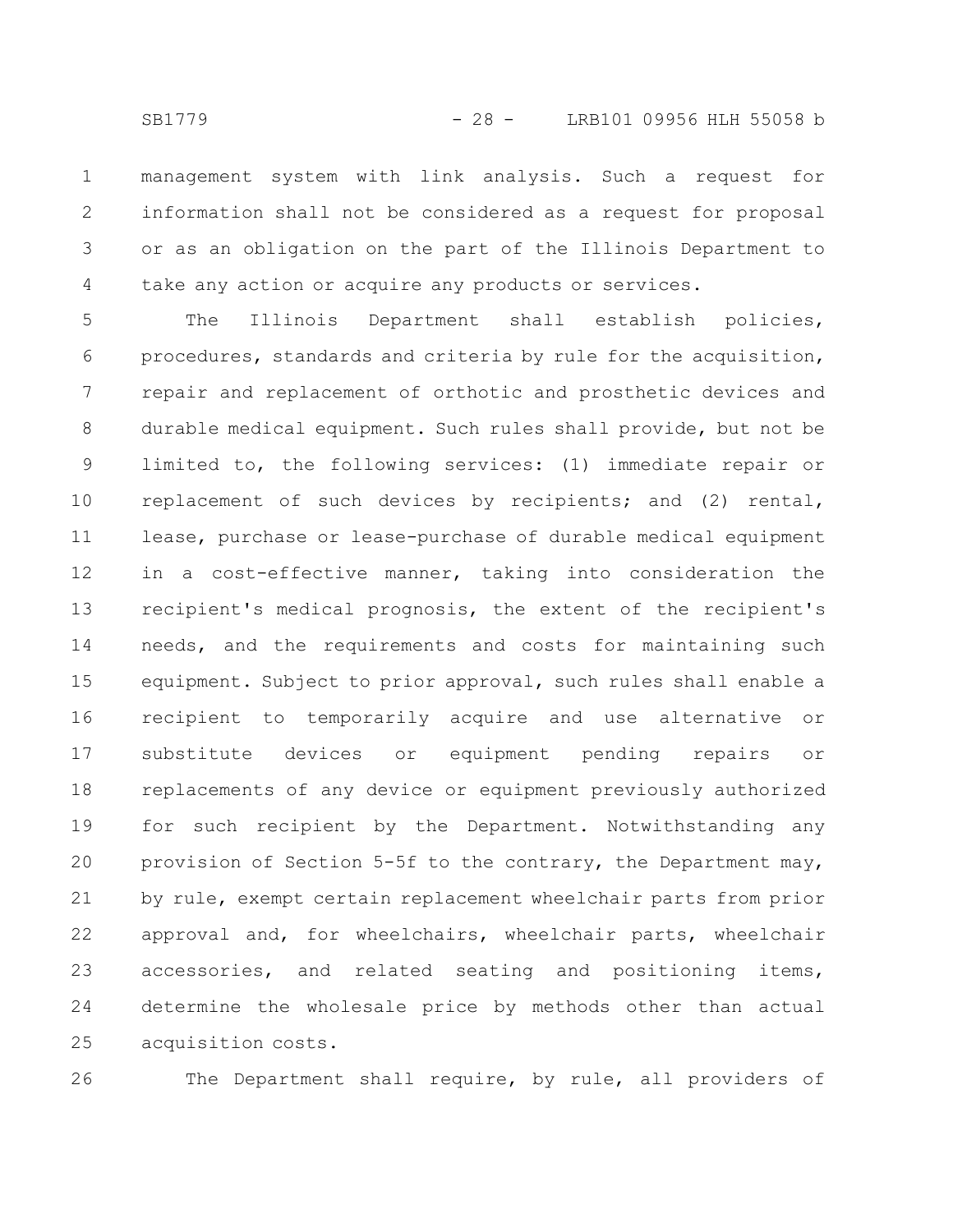durable medical equipment to be accredited by an accreditation organization approved by the federal Centers for Medicare and Medicaid Services and recognized by the Department in order to bill the Department for providing durable medical equipment to recipients. No later than 15 months after the effective date of the rule adopted pursuant to this paragraph, all providers must meet the accreditation requirement. 1 2 3 4 5 6 7

In order to promote environmental responsibility, meet the needs of recipients and enrollees, and achieve significant cost savings, the Department, or a managed care organization under contract with the Department, may provide recipients or managed care enrollees who have a prescription or Certificate of Medical Necessity access to refurbished durable medical equipment under this Section (excluding prosthetic and orthotic devices as defined in the Orthotics, Prosthetics, and Pedorthics Practice Act and complex rehabilitation technology products and associated services) through the State's assistive technology program's reutilization program, using staff with the Assistive Technology Professional (ATP) Certification if the refurbished durable medical equipment: (i) is available; (ii) is less expensive, including shipping costs, than new durable medical equipment of the same type; (iii) is able to withstand at least 3 years of use; (iv) is cleaned, disinfected, sterilized, and safe in accordance with federal Food and Drug Administration regulations and guidance governing the reprocessing of medical devices in health care 8 9 10 11 12 13 14 15 16 17 18 19 20 21 22 23 24 25 26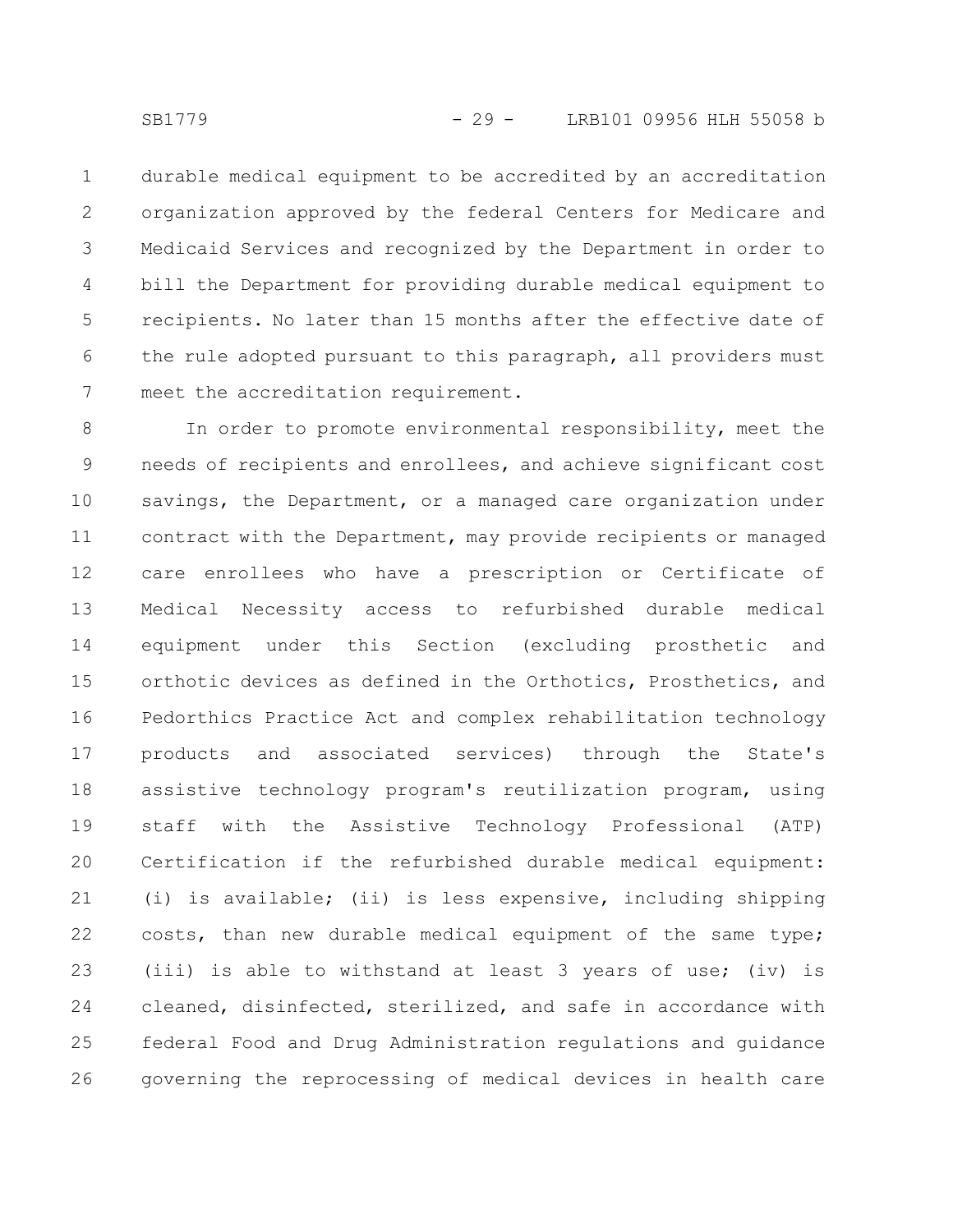settings; and (v) equally meets the needs of the recipient or enrollee. The reutilization program shall confirm that the recipient or enrollee is not already in receipt of same or similar equipment from another service provider, and that the refurbished durable medical equipment equally meets the needs of the recipient or enrollee. Nothing in this paragraph shall be construed to limit recipient or enrollee choice to obtain new durable medical equipment or place any additional prior authorization conditions on enrollees of managed care organizations. 1 2 3 4 5 6 7 8 9 10

The Department shall execute, relative to the nursing home prescreening project, written inter-agency agreements with the Department of Human Services and the Department on Aging, to effect the following: (i) intake procedures and common eligibility criteria for those persons who are receiving non-institutional services; and (ii) the establishment and development of non-institutional services in areas of the State where they are not currently available or are undeveloped; and (iii) notwithstanding any other provision of law, subject to federal approval, on and after July 1, 2012, an increase in the determination of need (DON) scores from 29 to 37 for applicants for institutional and home and community-based long term care; if and only if federal approval is not granted, the Department may, in conjunction with other affected agencies, implement utilization controls or changes in benefit packages to effectuate a similar savings amount for this population; and 11 12 13 14 15 16 17 18 19 20 21 22 23 24 25 26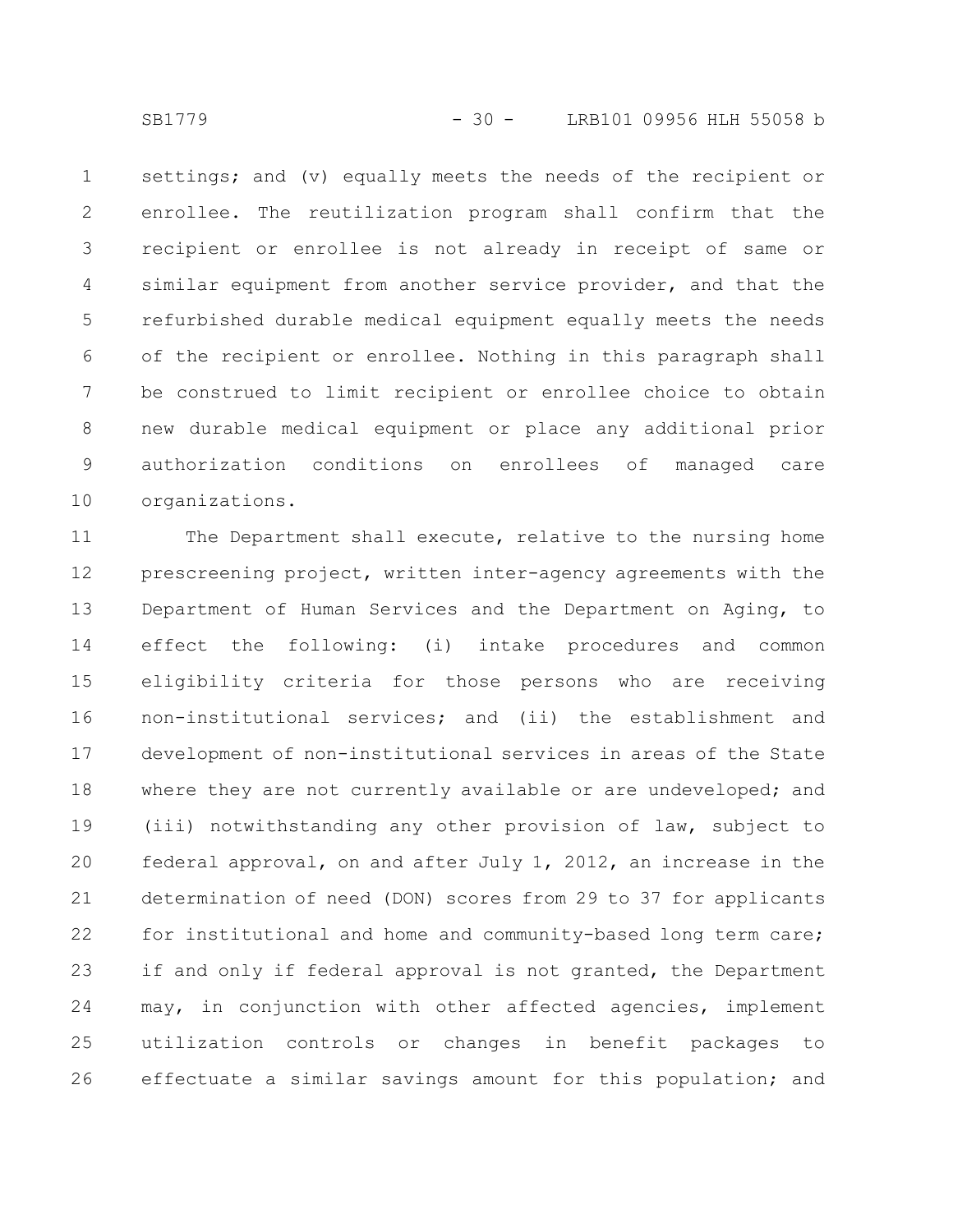SB1779 - 31 - LRB101 09956 HLH 55058 b

(iv) no later than July 1, 2013, minimum level of care eligibility criteria for institutional and home and community-based long term care; and (v) no later than October 1, 2013, establish procedures to permit long term care providers access to eligibility scores for individuals with an admission date who are seeking or receiving services from the long term care provider. In order to select the minimum level of care eligibility criteria, the Governor shall establish a workgroup that includes affected agency representatives and stakeholders representing the institutional and home and community-based long term care interests. This Section shall not restrict the Department from implementing lower level of care eligibility criteria for community-based services in circumstances where federal approval has been granted. 1 2 3 4 5 6 7 8 9 10 11 12 13 14

The Illinois Department shall develop and operate, in cooperation with other State Departments and agencies and in compliance with applicable federal laws and regulations, appropriate and effective systems of health care evaluation and programs for monitoring of utilization of health care services and facilities, as it affects persons eligible for medical assistance under this Code. 15 16 17 18 19 20 21

The Illinois Department shall report annually to the General Assembly, no later than the second Friday in April of 1979 and each year thereafter, in regard to: 22 23 24

(a) actual statistics and trends in utilization of medical services by public aid recipients; 25 26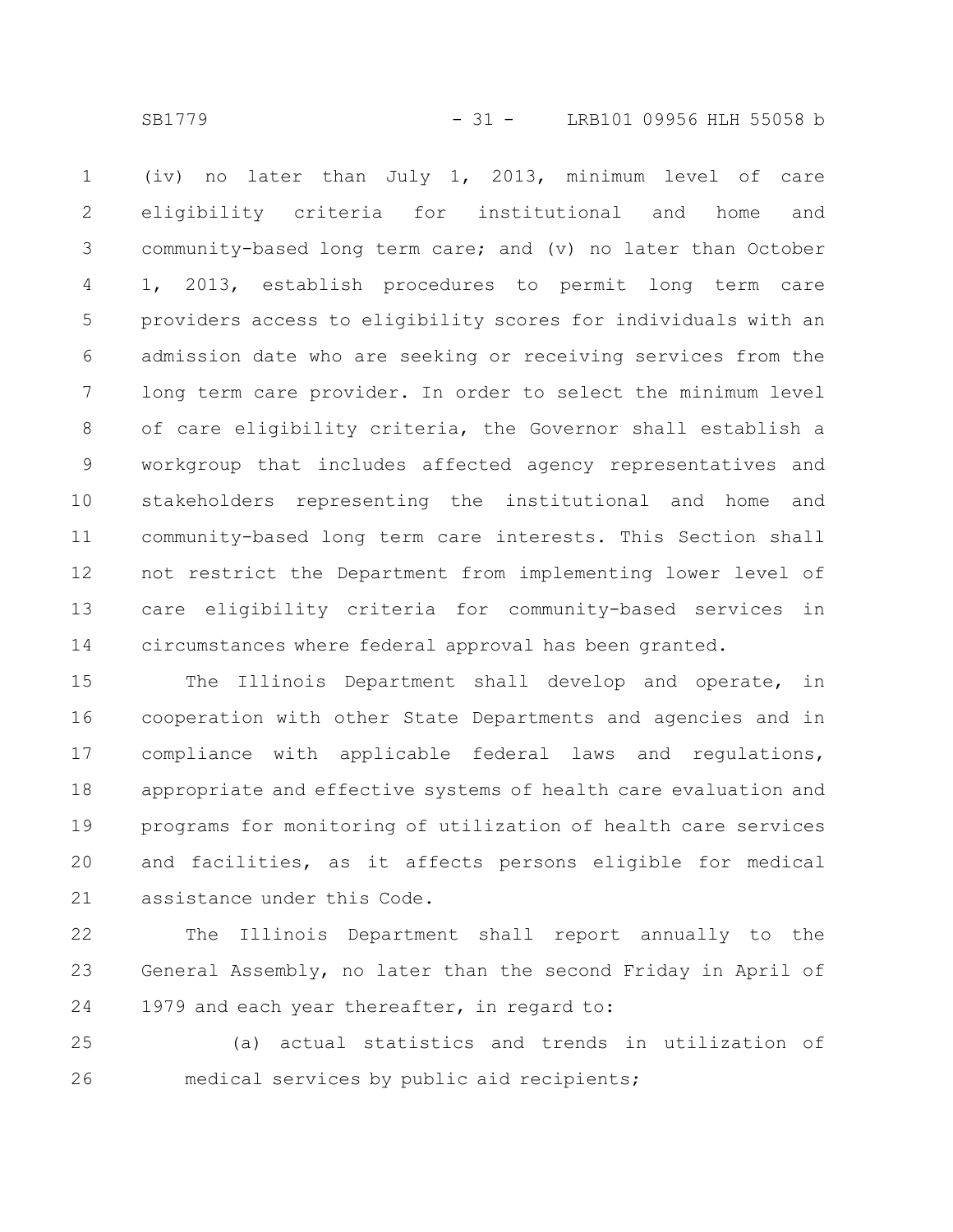(b) actual statistics and trends in the provision of the various medical services by medical vendors;

3

4

1

2

(c) current rate structures and proposed changes in those rate structures for the various medical vendors; and

(d) efforts at utilization review and control by the Illinois Department. 5 6

The period covered by each report shall be the 3 years ending on the June 30 prior to the report. The report shall include suggested legislation for consideration by the General Assembly. The requirement for reporting to the General Assembly shall be satisfied by filing copies of the report as required by Section 3.1 of the General Assembly Organization Act, and filing such additional copies with the State Government Report Distribution Center for the General Assembly as is required under paragraph (t) of Section 7 of the State Library Act. 7 8 9 10 11 12 13 14 15

Rulemaking authority to implement Public Act 95-1045, if any, is conditioned on the rules being adopted in accordance with all provisions of the Illinois Administrative Procedure Act and all rules and procedures of the Joint Committee on Administrative Rules; any purported rule not so adopted, for whatever reason, is unauthorized. 16 17 18 19 20 21

On and after July 1, 2012, the Department shall reduce any rate of reimbursement for services or other payments or alter any methodologies authorized by this Code to reduce any rate of reimbursement for services or other payments in accordance with Section 5-5e. 22 23 24 25 26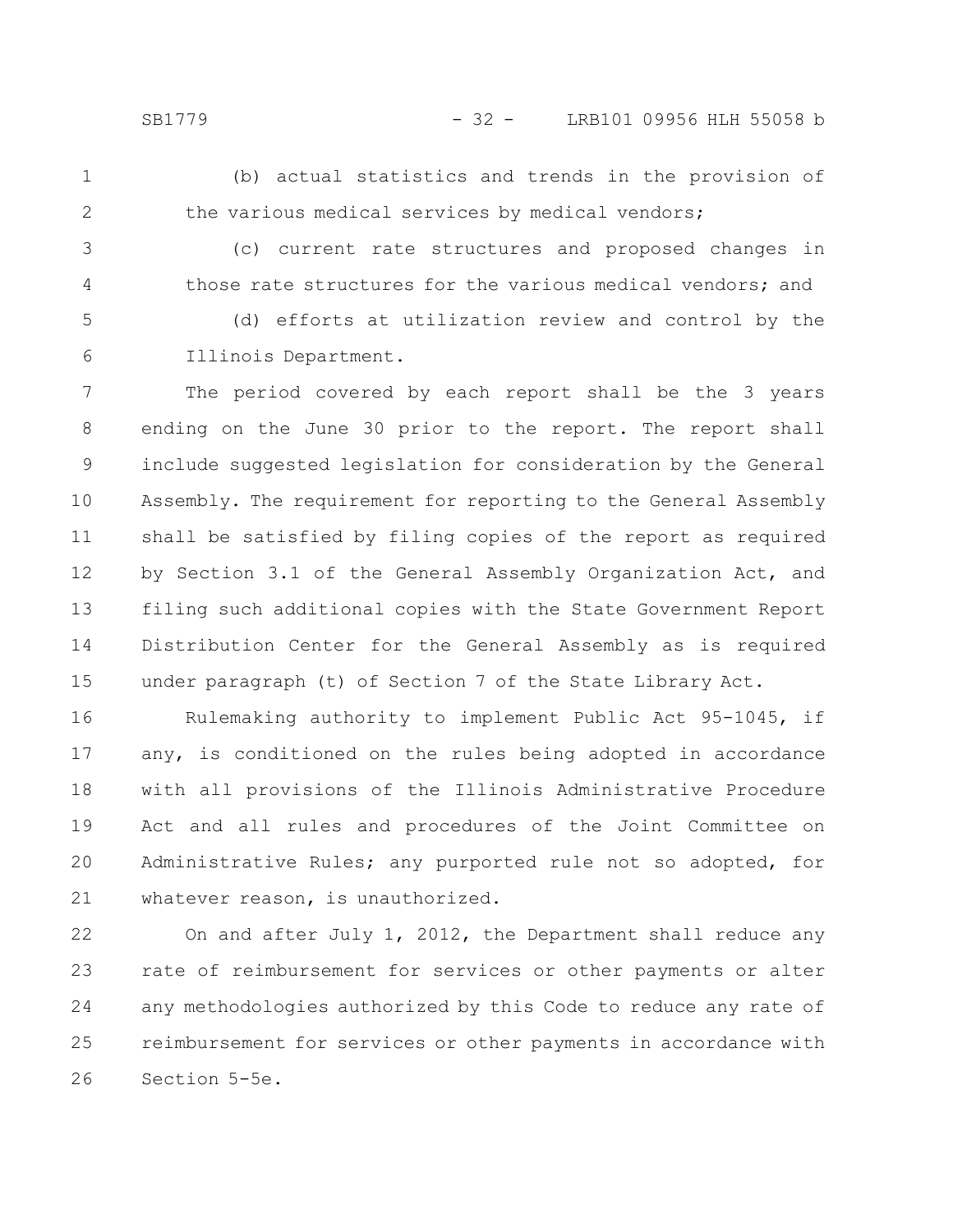Because kidney transplantation can be an appropriate, cost-effective alternative to renal dialysis when medically necessary and notwithstanding the provisions of Section 1-11 of this Code, beginning October 1, 2014, the Department shall cover kidney transplantation for noncitizens with end-stage renal disease who are not eligible for comprehensive medical benefits, who meet the residency requirements of Section 5-3 of this Code, and who would otherwise meet the financial requirements of the appropriate class of eligible persons under Section 5-2 of this Code. To qualify for coverage of kidney transplantation, such person must be receiving emergency renal dialysis services covered by the Department. Providers under this Section shall be prior approved and certified by the Department to perform kidney transplantation and the services under this Section shall be limited to services associated with kidney transplantation. 1 2 3 4 5 6 7 8 9 10 11 12 13 14 15 16

Notwithstanding any other provision of this Code to the contrary, on or after July 1, 2015, all FDA approved forms of medication assisted treatment prescribed for the treatment of alcohol dependence or treatment of opioid dependence shall be covered under both fee for service and managed care medical assistance programs for persons who are otherwise eligible for medical assistance under this Article and shall not be subject to any (1) utilization control, other than those established under the American Society of Addiction Medicine patient placement criteria, (2) prior authorization mandate, or (3) 17 18 19 20 21 22 23 24 25 26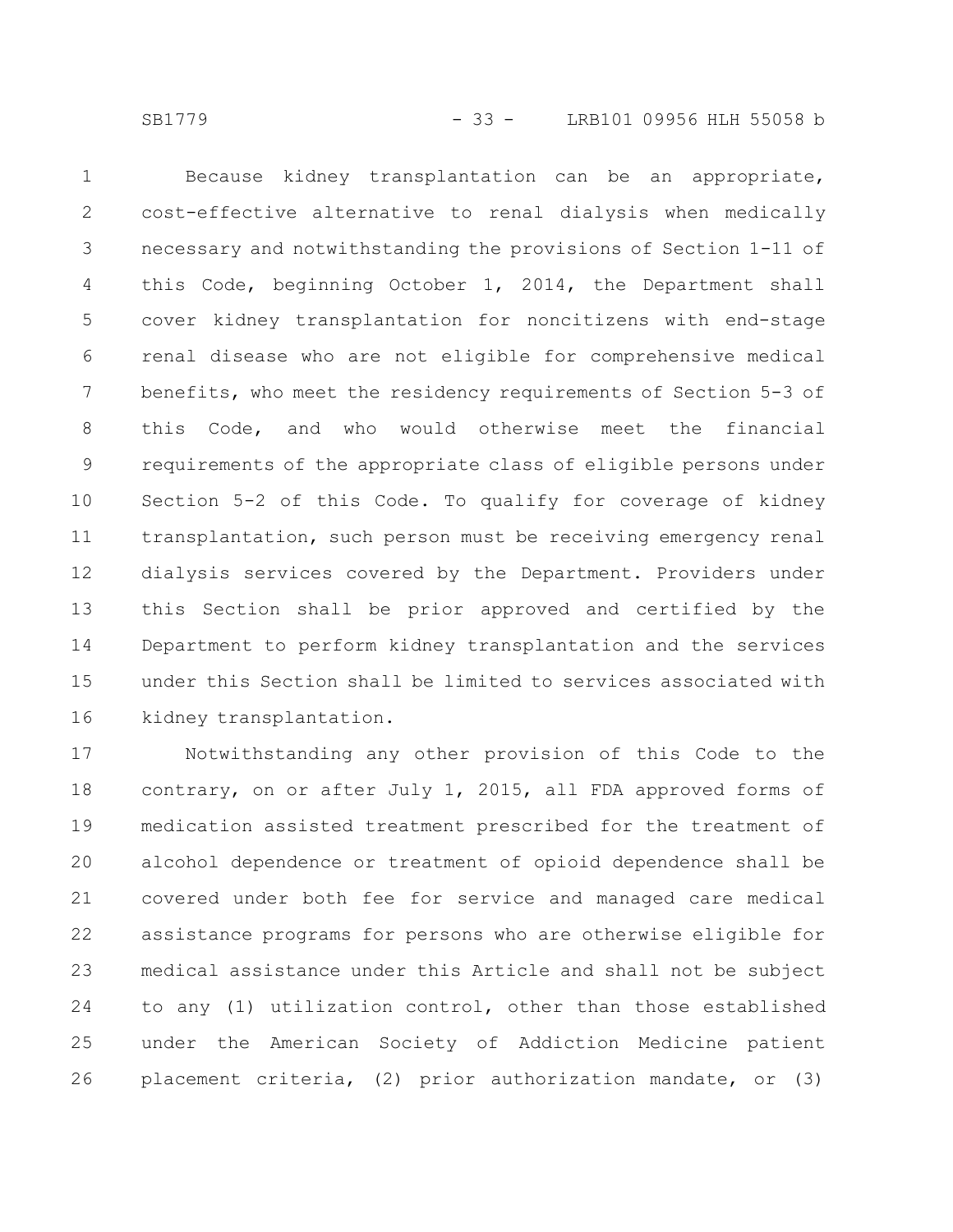lifetime restriction limit mandate. 1

On or after July 1, 2015, opioid antagonists prescribed for the treatment of an opioid overdose, including the medication product, administration devices, and any pharmacy fees related to the dispensing and administration of the opioid antagonist, shall be covered under the medical assistance program for persons who are otherwise eligible for medical assistance under this Article. As used in this Section, "opioid antagonist" means a drug that binds to opioid receptors and blocks or inhibits the effect of opioids acting on those receptors, including, but not limited to, naloxone hydrochloride or any other similarly acting drug approved by the U.S. Food and Drug Administration. 2 3 4 5 6 7 8 9 10 11 12 13

Upon federal approval, the Department shall provide coverage and reimbursement for all drugs that are approved for marketing by the federal Food and Drug Administration and that are recommended by the federal Public Health Service or the United States Centers for Disease Control and Prevention for pre-exposure prophylaxis and related pre-exposure prophylaxis services, including, but not limited to, HIV and sexually transmitted infection screening, treatment for sexually transmitted infections, medical monitoring, assorted labs, and counseling to reduce the likelihood of HIV infection among individuals who are not infected with HIV but who are at high risk of HIV infection. 14 15 16 17 18 19 20 21 22 23 24 25

26

A federally qualified health center, as defined in Section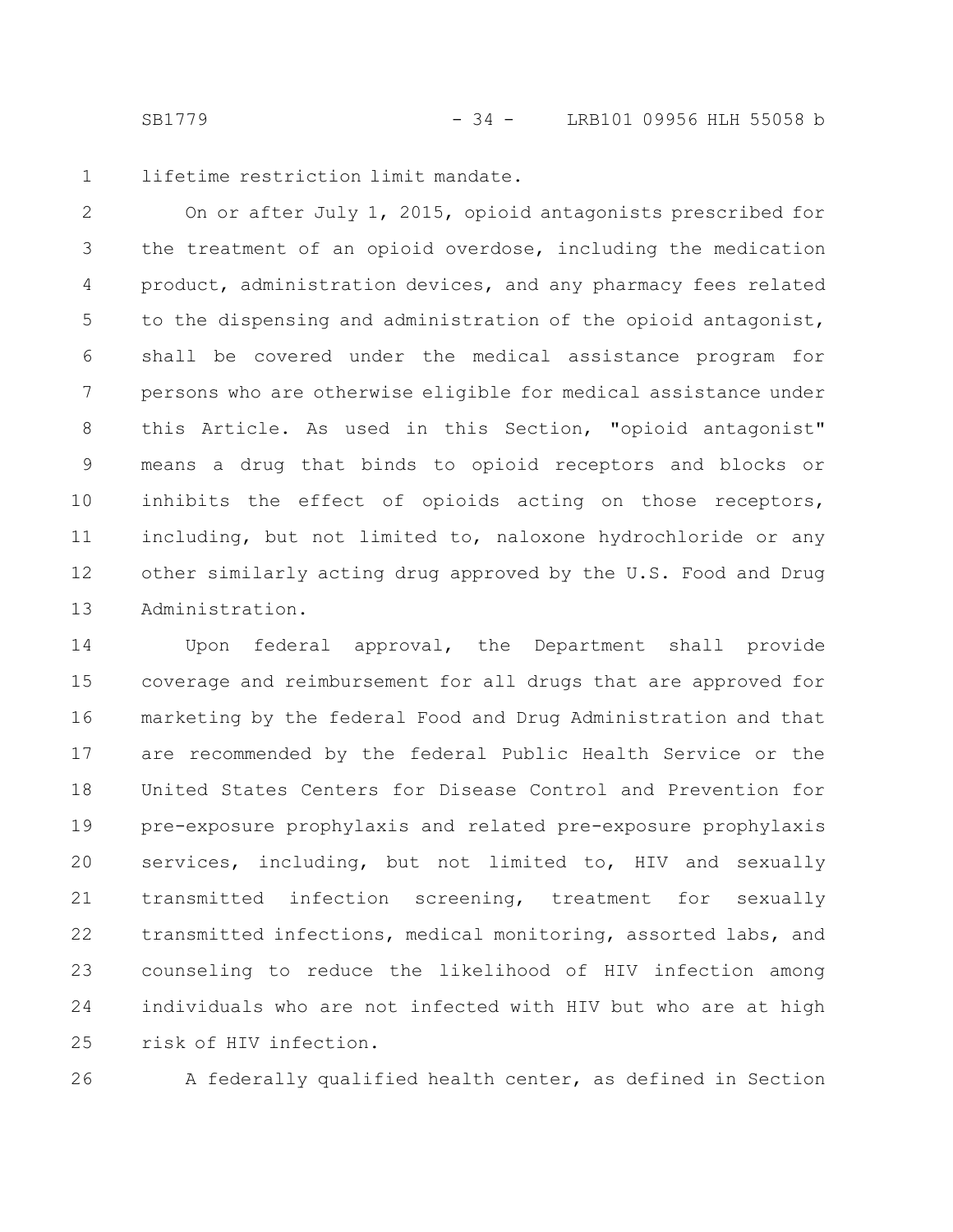1905(l)(2)(B) of the federal Social Security Act, shall be reimbursed by the Department in accordance with the federally qualified health center's encounter rate for services provided to medical assistance recipients that are performed by a dental hygienist, as defined under the Illinois Dental Practice Act, working under the general supervision of a dentist and employed by a federally qualified health center. 1 2 3 4 5 6 7

Notwithstanding any other provision of this Code, the Illinois Department shall authorize licensed dietitian nutritionists and certified diabetes educators to counsel senior diabetes patients in the senior diabetes patients' homes to remove the hurdle of transportation for senior diabetes patients to receive treatment. 8 9 10 11 12 13

(Source: P.A. 99-78, eff. 7-20-15; 99-180, eff. 7-29-15; 99-236, eff. 8-3-15; 99-407 (see Section 20 of P.A. 99-588 for the effective date of P.A. 99-407); 99-433, eff. 8-21-15; 99-480, eff. 9-9-15; 99-588, eff. 7-20-16; 99-642, eff. 7-28-16; 99-772, eff. 1-1-17; 99-895, eff. 1-1-17; 100-201, eff. 8-18-17; 100-395, eff. 1-1-18; 100-449, eff. 1-1-18; 100-538, eff. 1-1-18; 100-587, eff. 6-4-18; 100-759, eff. 1-1-19; 100-863, eff. 8-14-18; 100-974, eff. 8-19-18; 100-1009, eff. 1-1-19; 100-1018, eff. 1-1-19; 100-1148, eff.  $12 - 10 - 18.$ 14 15 16 17 18 19 20 21 22 23

24

(305 ILCS 5/5-8) (from Ch. 23, par. 5-8)

Sec. 5-8. Practitioners. In supplying medical assistance, 25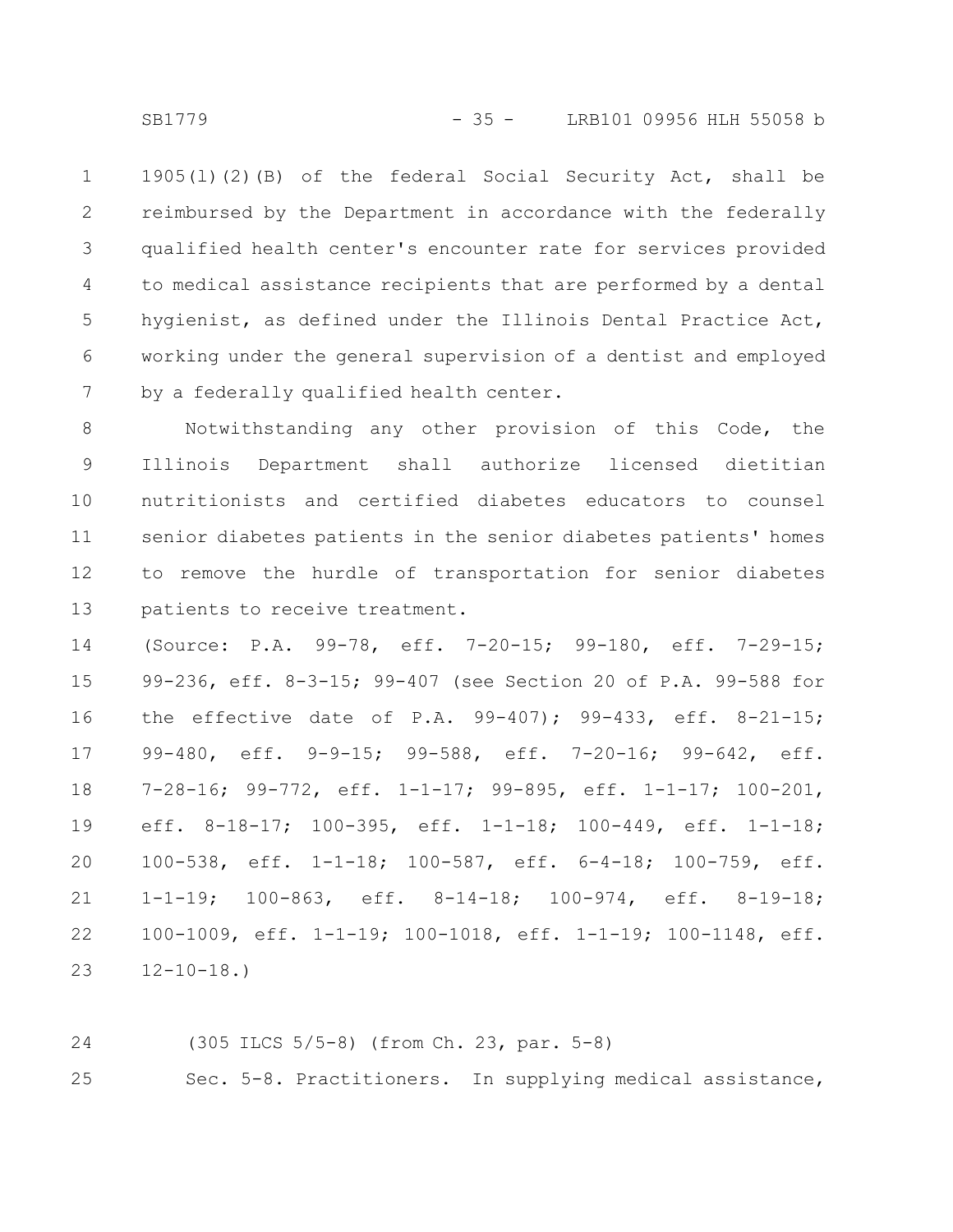the Illinois Department may provide for the legally authorized services of (i) persons licensed under the Medical Practice Act of 1987, as amended, except as hereafter in this Section stated, whether under a general or limited license, (ii) persons licensed under the Nurse Practice Act as advanced practice registered nurses, regardless of whether or not the persons have written collaborative agreements, (iii) persons licensed or registered under other laws of this State to provide dental, medical, pharmaceutical, optometric, podiatric, or nursing services, or other remedial care recognized under State law, (iv) persons licensed under other laws of this State as a clinical social worker, and (v) persons licensed under other laws of this State as physician assistants. The Department shall adopt rules, no later than 90 days after January 1, 2017 (the effective date of Public Act 99-621), for the legally authorized services of persons licensed under other laws of this State as a clinical social worker. The Department may not provide for legally authorized services of any physician who has been convicted of having performed an abortion procedure in a willful and wanton manner on a woman who was not pregnant at the time such abortion procedure was performed. The utilization of the services of persons engaged in the treatment or care of the sick, which persons are not required to be licensed or registered under the laws of this State, is not prohibited by this Section. 1 2 3 4 5 6 7 8 9 10 11 12 13 14 15 16 17 18 19 20 21 22 23 24 25

(Source: P.A. 99-173, eff. 7-29-15; 99-621, eff. 1-1-17; 26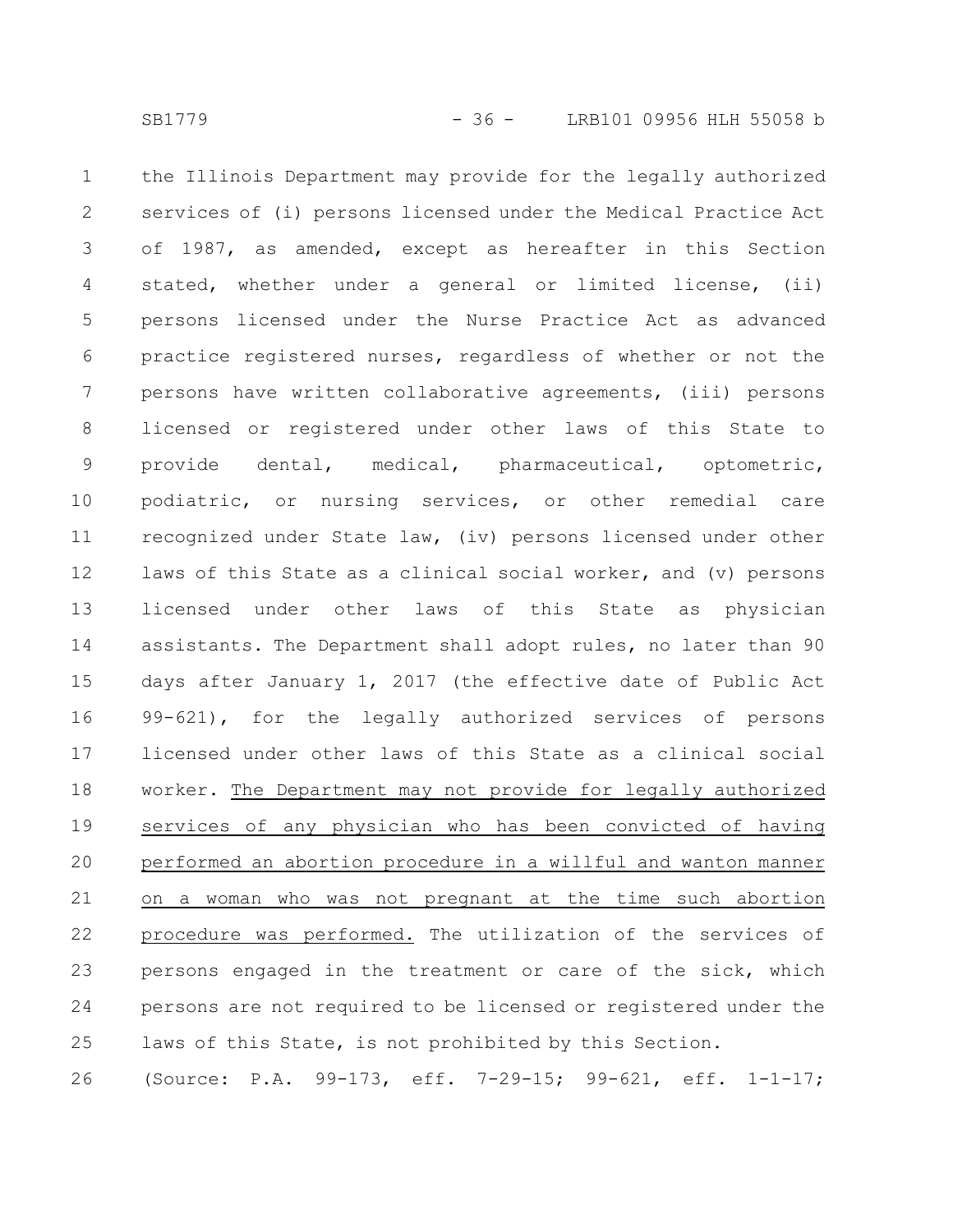100-453, eff. 8-25-17; 100-513, eff. 1-1-18; 100-538, eff. 1-1-18; 100-863, eff. 8-14-18.) 1 2

(305 ILCS 5/5-9) (from Ch. 23, par. 5-9) 3

Sec. 5-9. Choice of medical dispensers. Applicants and recipients shall be entitled to free choice of those qualified practitioners, hospitals, nursing homes, and other dispensers of medical services meeting the requirements and complying with the rules and regulations of the Illinois Department. However, the Director of Healthcare and Family Services may, after providing reasonable notice and opportunity for hearing, deny, suspend or terminate any otherwise qualified person, firm, corporation, association, agency, institution, or other legal entity, from participation as a vendor of goods or services under the medical assistance program authorized by this Article if the Director finds such vendor of medical services in violation of this Act or the policy or rules and regulations issued pursuant to this Act. Any physician who has been convicted of performing an abortion procedure in a willful and wanton manner upon a woman who was not pregnant at the time such abortion procedure was performed shall be automatically removed from the list of physicians qualified to participate as a vendor of medical services under the medical assistance program authorized by this Article. (Source: P.A. 100-538, eff. 1-1-18.) 4 5 6 7 8 9 10 11 12 13 14 15 16 17 18 19 20 21 22 23 24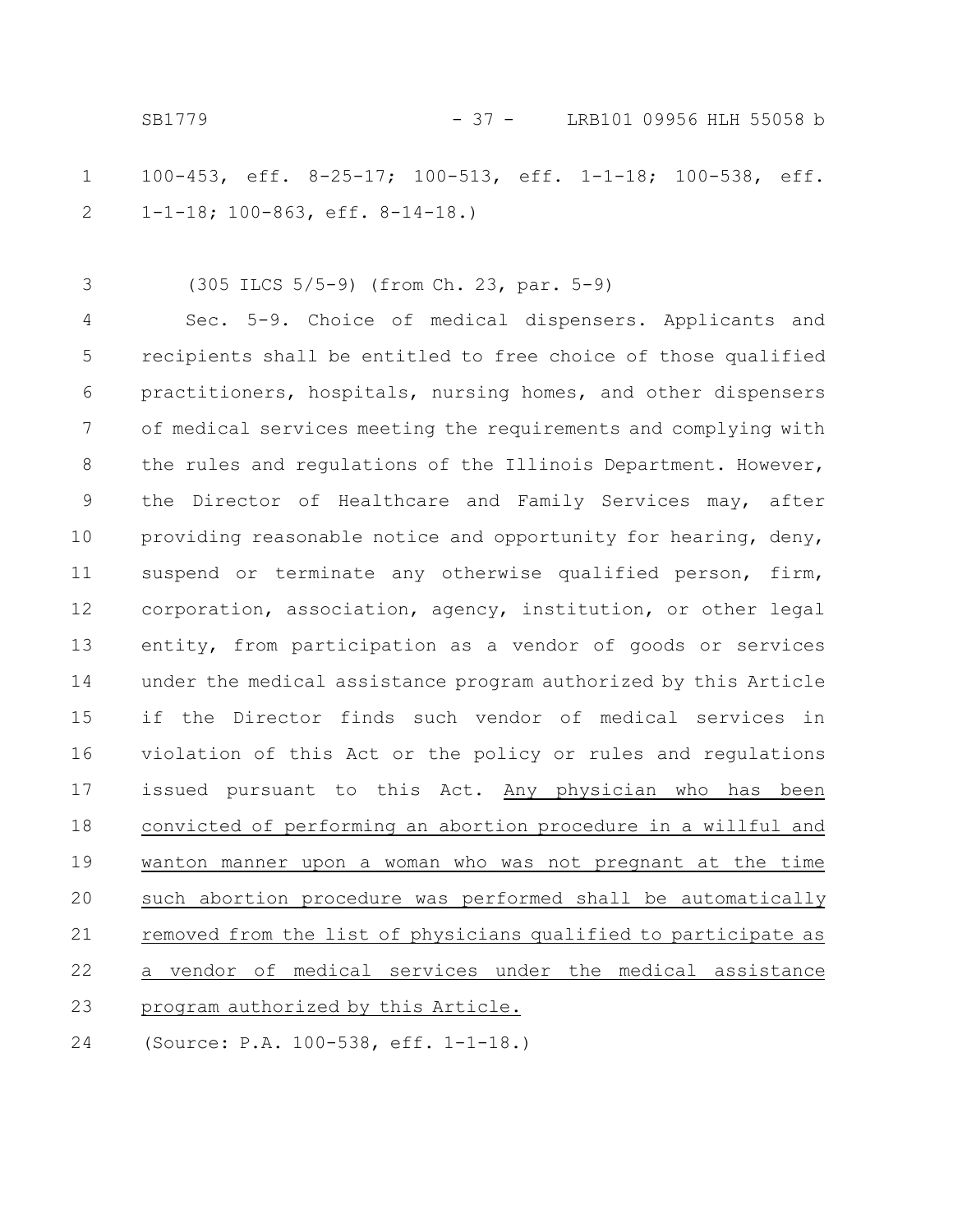SB1779 - 38 - LRB101 09956 HLH 55058 b

1

(305 ILCS 5/6-1) (from Ch. 23, par. 6-1)

Sec. 6-1. Eligibility requirements. Financial aid in meeting basic maintenance requirements shall be given under this Article to or in behalf of persons who meet the eligibility conditions of Sections 6-1.1 through 6-1.10, except as provided in the No Taxpayer Funding for Abortion Act. In addition, each unit of local government subject to this Article shall provide persons receiving financial aid in meeting basic maintenance requirements with financial aid for either (a) necessary treatment, care, and supplies required because of illness or disability, or (b) acute medical treatment, care, and supplies only. If a local governmental unit elects to provide financial aid for acute medical treatment, care, and supplies only, the general types of acute medical treatment, care, and supplies for which financial aid is provided shall be specified in the general assistance rules of the local governmental unit, which rules shall provide that financial aid is provided, at a minimum, for acute medical treatment, care, or supplies necessitated by a medical condition for which prior approval or authorization of medical treatment, care, or supplies is not required by the general assistance rules of the Illinois Department. 2 3 4 5 6 7 8 9 10 11 12 13 14 15 16 17 18 19 20 21 22

(Source: P.A. 100-538, eff. 1-1-18.) 23

Section 910. The Problem Pregnancy Health Services and Care Act is amended by changing Section 4-100 as follows: 24 25